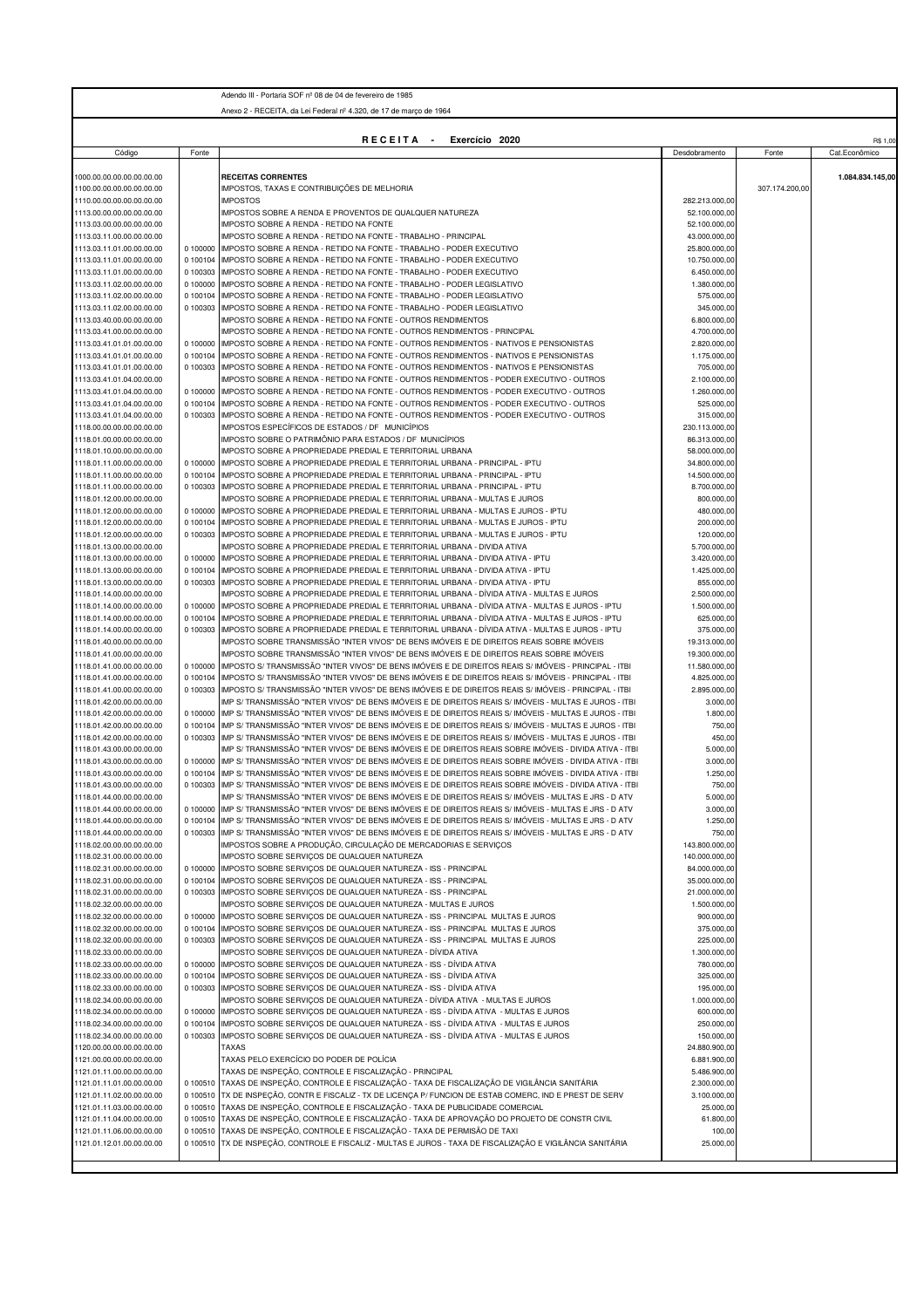|                                                        |                      | Adendo III - Portaria SOF nº 08 de 04 de fevereiro de 1985                                                                                                                     |                                |                        |
|--------------------------------------------------------|----------------------|--------------------------------------------------------------------------------------------------------------------------------------------------------------------------------|--------------------------------|------------------------|
|                                                        |                      | Anexo 2 - RECEITA, da Lei Federal nº 4.320, de 17 de março de 1964                                                                                                             |                                |                        |
|                                                        |                      |                                                                                                                                                                                |                                |                        |
|                                                        |                      | RECEITA -<br>Exercício 2020                                                                                                                                                    |                                | R\$ 1,00               |
| Código                                                 | Fonte                |                                                                                                                                                                                | Desdobramento                  | Fonte<br>Cat.Econômico |
| 1121.01.13.01.00.00.00.00                              |                      | 0 100510 TX DE INSPEÇÃO, CONTROLE E FISCALIZ - DIVIDA ATIVA - TAXA DE FISCALIZAÇÃO E VIGILÂNCIA SANITÁRIA                                                                      | 200.000,00                     |                        |
| 121.01.13.02.00.00.00.00                               |                      | 0 100510 TX DE INSPEÇÃO, CONTROLE E FISCALIZ - DIV ATIVA - TX DE LICENÇA P/ FUNCION DE ESTAB COMERC, IND E                                                                     | 745.000,00                     |                        |
| 1121.01.14.01.00.00.00.00                              |                      | PRESTADORA DE SERVIÇOS<br>0 100510 TX DE INSPEÇÃO, CONTROLE E FISCALIZ - MULTA E JRS - TAXA DE FISCALIZAÇÃO E VIGILÂNCIA SANITÁRIA                                             | 80.000,00                      |                        |
| 1121.01.14.02.00.00.00.00                              |                      | 0 100510 TX DE INSPEÇÃO, CONTROLE E FISCALIZ - MULTA E JR -TX DE LICENÇA P/ FUNCIONAMENTO DE ESTABELEC                                                                         | 345.000,00                     |                        |
|                                                        |                      | COMERC, IND E PRESTADORA DE SERVIÇOS                                                                                                                                           |                                |                        |
| 1122.00.00.00.00.00.00.00                              |                      | TAXAS PELA PRESTAÇÃO DE SERVIÇOS                                                                                                                                               | 17.999.000,00                  |                        |
| 1122.01.00.00.00.00.00.00<br>1122.01.11.00.00.00.00.00 |                      | TAXAS PELA PRESTAÇÃO DE SERVIÇOS<br>TAXAS PELA PRESTAÇÃO DE SERVIÇOS - PRINCIPAL                                                                                               | 17.999.000,00<br>17.999.000,00 |                        |
| 1122.01.11.02.00.00.00.00                              | 0 100511             | TAXAS PELA PRESTAÇÃO DE SERVIÇOS - TAXA DE LIMPEZA PÚBLICA                                                                                                                     | 10.000,00                      |                        |
| 1122.01.11.04.00.00.00.00                              | 0 100511             | TAXAS PELA PRESTAÇÃO DE SERVIÇOS - TAXA DE CONSERVAÇÃO DE VIAS E LOGRADOUROS PÚBLICOS                                                                                          | 3.000,00                       |                        |
| 1122.01.11.05.00.00.00.00                              | 0 100511             | TAXAS PELA PRESTAÇÃO DE SERVIÇOS - TAXA DE SERVIÇOS TOPOGRÁFICOS                                                                                                               | 1.000,00                       |                        |
| 1122.01.11.06.00.00.00.00                              | 0 100511             | TAXAS PELA PRESTAÇÃO DE SERVIÇOS - TAXA DE EXPEDIENTE                                                                                                                          | 110.000,00                     |                        |
| 1122.01.11.07.00.00.00.00<br>1122.01.11.08.00.00.00.00 | 0 100511<br>0 100511 | TAXAS PELA PRESTAÇÃO DE SERVIÇOS - TAXA DE NUMERAÇÃO DE PRÉDIOS<br>TAXAS PELA PRESTAÇÃO DE SERVIÇOS - TAXA DE ILUMINCAÇÃO PÚBLICA                                              | 35.000,00<br>300.000,00        |                        |
| 1122.01.11.09.00.00.00.00                              | 0 100511             | TAXAS PELA PRESTAÇÃO DE SERVIÇOS - TAXA CONTRAPARTIDA FINANCEIRA PRE - FUNDO DE HABITAÇÃO                                                                                      | 340.000,00                     |                        |
| 1122.01.11.10.00.00.00.00                              | 0 100511             | TAXAS PELA PRESTAÇÃO DE SERVIÇOS - TAXA DE SINISTRO                                                                                                                            | 1.200.000,00                   |                        |
| 1122.01.11.14.00.00.00.00                              | 0 100511             | TAXAS DE GESTÃO DE RESÍDUOS SÓLIDOS URBANOS                                                                                                                                    | 16.000.000,00                  |                        |
| 1138.00.00.00.00.00.00.00                              |                      | CONTRIBUIÇÃO DE MELHORIA - ESPECÍFICA E/M                                                                                                                                      | 80.300,00                      |                        |
| 1138.04.11.00.00.00.00.00<br>1138.04.11.00.00.00.00.00 | 0 100000<br>0 100510 | CONTRIBUIÇÃO DE MELHORIA P/ PAVIMENTAÇÃO E OBRAS COMPLEMENTARES - PRINCIPAL<br>CONTRIBUIÇÃO DE MELHORIA P/ PAVIMENTAÇÃO E OBRAS COMPLEMENTARES - PRINCIPAL                     | 100,00                         |                        |
| 1138.04.12.00.00.00.00.00                              | 0 100000             | CONTRIBUIÇÃO DE MELHORIA PARA PAVIMENTAÇÃO E OBRAS - MULTAS E JUROS                                                                                                            | 100,00<br>100,00               |                        |
| 1138.04.13.00.00.00.00.00                              | 0 100000             | CONTRIBUIÇÃO DE MELHORIA PARA PAVIMENTAÇÃO E OBRAS - DÍVIDA ATIVA                                                                                                              | 50.000,00                      |                        |
| 1138.04.14.00.00.00.00.00                              | 0 100000             | CONTRIBUIÇÃO DE MELHORIA PARA PAVIMENTAÇÃO E OBRAS - DÍVIDA ATIVA - MULTAS E JUROS                                                                                             | 30.000,00                      |                        |
| 1200.00.00.00.00.00.00.00                              |                      | <b>CONTRIBUIÇÕES</b>                                                                                                                                                           |                                | 20.000.000.00          |
| 1240.00.00.00.00.00.00.00<br>1240.00.11.00.00.00.00.00 |                      | CONTRIBUIÇÃO PARA CUSTEIO DO SERVIÇO DE ILUMINAÇÃO PÚBLICA<br>CONTRIBUIÇÃO PARA CUSTEIO DO SERVIÇO DE ILUMINAÇÃO PÚBLICA - PRINCIPAL                                           | 20.000.000,00<br>20.000.000,00 |                        |
| 1240.00.11.00.00.00.00.00                              | 0 100507             | CONTRIBUIÇÃO PARA CUSTEIO DO SERVIÇO DE ILUMINAÇÃO PÚBLICA - PRINCIPAL - COSIP                                                                                                 | 20.000.000,00                  |                        |
| 1300.00.00.00.00.00.00.00                              |                      | RECEITA PATRIMONIAL                                                                                                                                                            |                                | 12.300.225,00          |
| 1310.00.00.00.00.00.00.00                              |                      | EXPLORAÇÃO DO PATRIMÔNIO IMOBILIÁRIO DO ESTADO                                                                                                                                 | 122.000,00                     |                        |
| 1310.01.11.00.00.00.00.00                              |                      | ALUGUÉIS E ARRENDAMENTOS - PRINCIPAL                                                                                                                                           | 121.000,00                     |                        |
| 1310.01.11.04.00.00.00.00                              | 0 100000             | ALUGUÉIS E ARRENDAMENTOS - ALUGUEL DE CENTROS ESPORTIVOS                                                                                                                       | 60.000,00                      |                        |
| 1310.01.11.05.00.00.00.00<br>1310.02.11.05.00.00.00.00 | 0 100000             | 0 100000 ALUGUÉIS E ARRENDAMENTOS - ALUGUEL DAS BANCAS DE JORNAL E REVISTAS NA RUA XV DE NOVEMBRO<br>ALUGUÉIS E ARRENDAMENTOS - PERMISSÃO DE USO DE ESPAÇO NO TERMINAL CENTRAL | 60.000,00<br>1.000,00          |                        |
| 1310.02.12.00.00.00.00.00                              |                      | CONCESSÃO, PERMISSÃO, AUTORIZ OU CESSÃO DO DIREITO DE USO DE BENS IMÓV PÚBLICOS - PRINCIPAL                                                                                    | 1.000,00                       |                        |
| 1310.02.12.03.00.00.00.00                              |                      | 0 100083 POTENCIAL CONSTRUTIVO FUNDO HABITAÇÃO                                                                                                                                 | 1.000,00                       |                        |
| 1320.00.00.00.00.00.00.00                              |                      | VALORES MOBILIÁRIOS                                                                                                                                                            | 12.178.225,00                  |                        |
| 1321.00.11.00.00.00.00.00                              |                      | REMUNERAÇÃO DE DEPÓSITOS BANCÁRIOS - PRINCIPAL                                                                                                                                 | 11.878.225,00                  |                        |
| 1321.00.11.01.01.00.00.00<br>1321.00.11.01.03.00.00.00 | 0 100504<br>0 100495 | REMUNERAÇÃO DE DEPÓSITOS BANCÁRIOS - ROYALTIES<br>REMUNERAÇÃO DE DEPÓSITOS BANCÁRIOS - FMS/AÇÕES BÁSICAS                                                                       | 10.000,00<br>4.000,00          |                        |
| 1321.00.11.01.11.00.00.00                              | 0 100497             | REMUNERAÇÃO DE DEPÓSITOS BANCÁRIOS - FMS/HIV AIDS                                                                                                                              | 1.000,00                       |                        |
| 1321.00.11.01.16.00.00.00                              | 0 100496             | REMUNERAÇÃO DE DEPÓSITOS BANCÁRIOS - FMS/SAMU ESTADUAL                                                                                                                         | 3.000,00                       |                        |
| 1321.00.11.01.28.00.00.00                              | 0 100496             | REMUNERAÇÃO DE DEPÓSITOS BANCÁRIOS - FMS/BLMAC/MAC - AMBULATORIAL/HOSPITALAR                                                                                                   | 5.000,00                       |                        |
| 1321.00.11.01.50.00.00.00                              | 0 100497             | REMUNERAÇÃO DE DEPÓSITOS BANCÁRIOS - FMS/SJP BLVGS/BLOCO DE VIGILÂNCIA                                                                                                         | 2.000,00                       |                        |
| 1321.00.11.01.51.00.00.00<br>1321.00.11.01.60.00.00.00 | 0 100497<br>0 100497 | REMUNERAÇÃO DE DEPÓSITOS BANCÁRIOS - FMS/SJP BLVGS/VIGIASUS<br>REMUNERAÇÃO DE DEPÓSITOS BANCÁRIOS - FMS/SJP BLVGC / VIGIASUS                                                   | 100,00<br>500,00               |                        |
| 1321.00.11.01.66.00.00.00                              | 0 100500             | REMUNERAÇÃO DE DEPÓSITOS BANCÁRIOS - FMS/SJP BLINV AMPLIAÇÃO UBS RIACHO DOCE                                                                                                   | 100,00                         |                        |
| 1321.00.11.01.68.00.00.00                              | 0 100500             | REMUNERAÇÃO DE DEPÓSITOS BANCÁRIOS - FMS/BL INV/UPA                                                                                                                            | 10,00                          |                        |
| 1321.00.11.01.71.00.00.00                              | 0 100500             | REMUNERAÇÃO DE DEPÓSITOS BANCÁRIOS - BLINV/INOVASUS - CAPITAL                                                                                                                  | 100,00                         |                        |
| 1321.00.11.01.72.00.00.00<br>1321.00.11.01.73.00.00.00 | 0 100500<br>0 100500 | REMUNERAÇÃO DE DEPÓSITOS BANCÁRIOS - FMS/BLINV/ATENÇÃO ESPECIALIZADA EM SAÚDE<br>REMUNERAÇÃO DE DEPÓSITOS BANCÁRIOS - FMS/BLINV/AQUISIÇÃO DE EQUIP E MAT PERMANENTE            | 1.000,00<br>1.000,00           |                        |
| 321.00.11.01.74.00.00.00                               |                      | 0 100500 REMUNERAÇÃO DE DEPOSITOS BANCARIOS - C/C 624024-2                                                                                                                     | 100.0                          |                        |
| 1321.00.11.01.75.00.00.00                              |                      | 0 100500 REMUNERAÇÃO DE DEPÓSITOS BANCÁRIOS - C/C 624025-0                                                                                                                     | 100,00                         |                        |
| 1321.00.11.01.76.00.00.00                              | 0 100500             | REMUNERAÇÃO DE DEPÓSITOS BANCÁRIOS - C/C 624026-9                                                                                                                              | 1.000,00                       |                        |
| 1321.00.11.01.77.00.00.00                              | 0 100500             | REMUNERAÇÃO DE DEPÓSITOS BANCÁRIOS - C/C 624027-7                                                                                                                              | 100,00                         |                        |
| 1321.00.11.01.78.00.00.00<br>1321.00.11.01.79.00.00.00 | 0 100500<br>0 100499 | REMUNERAÇÃO DE DEPÓSITOS BANCÁRIOS - C/C 624028-5<br>REMUNERAÇÃO DE DEPÓSITOS BANCÁRIOS - GESUS - QUALIF CONSELHO CUSTEIO                                                      | 100,00<br>50,00                |                        |
| 1321.00.11.01.82.00.00.00                              | 0 100497             | REMUNERAÇÃO DE DEPÓSITOS BANCÁRIOS - NÚCLEO PREV CUSTEIO                                                                                                                       | 100,00                         |                        |
| 1321.00.11.01.83.00.00.00                              | 0 100497             | REMUNERAÇÃO DE DEPÓSITOS BANCÁRIOS - NÚCLEO PREV INVESTIMENTO                                                                                                                  | 100,00                         |                        |
| 1321.00.11.01.84.00.00.00                              | 0 100494             | REMUNERAÇÃO DE DEPÓSITOS BANCÁRIOS - HOSP SUS (NOVO)                                                                                                                           | 10.000,00                      |                        |
| 1321.00.11.01.84.00.00.00                              | 0 100496             | REMUNERAÇÃO DE DEPÓSITOS BANCÁRIOS - HOSP SUS (NOVO)                                                                                                                           | 20.000,00                      |                        |
| 1321.00.11.01.85.00.00.00<br>1321.00.11.01.87.00.00.00 | 0 100496<br>0 100500 | INCREMENTO MAC ESTADUAL - FONTE 496<br>REMUNERAÇÃO DE DEPÓSITOS BANCÁRIOS - ESTRUTURAÇÃO UNIDADES (PROJ 1220)                                                                  | 4.000,00<br>1.000,00           |                        |
| 1321.00.11.01.88.00.00.00                              | 0 100500             | REMUNERAÇÃO DE DEPÓSITOS BANCÁRIOS - ESTRUTURAÇÃO UNIDADES (PROJ 1221)                                                                                                         | 500,00                         |                        |
| 1321.00.11.01.90.00.00.00                              | 0 100500             | REMUNERAÇÃO DE DEPÓSITOS BANCÁRIOS - C/C 624030-7 (Proj Ativ 1155)                                                                                                             | 100,00                         |                        |
| 1321.00.11.01.91.00.00.00                              | 0 100495             | REMUNERAÇÃO DE DEPÓSITOS BANCÁRIOS - INC INVEST TRANSPORTE SANITÁRIO - APSUS                                                                                                   | 300,00                         |                        |
| 1321.00.11.01.97.00.00.00                              | 0 100499             | REMUNERAÇÃO DE DEPÓSITOS BANCÁRIOS - BLOCO DE GESTÃO - 624002-1                                                                                                                | 500,00                         |                        |
| 1321.00.11.02.02.00.00.00<br>1321.00.11.02.04.00.00.00 | 0 100496<br>0 100500 | REMUNERAÇÃO DE DEPÓSITOS BANCÁRIOS - PROGRAMA SAÚDE DO VIAJANTE<br>REMUNERAÇÃO DE DEPÓSITOS BANCÁRIOS - CONTA CEF 624034-0                                                     | 2.000,00<br>1.000,00           |                        |
| 1321.00.11.02.06.00.00.00                              | 0 100500             | REMUNERAÇÃO DE DEPÓSITOS BANCÁRIOS - CONTA CEF 624036-6                                                                                                                        | 2.000,00                       |                        |
| 1321.00.11.02.09.00.00.00                              | 0 100304             | REMUNERAÇÃO DE DEPÓSITOS BANCÁRIOS - FMS/SJP/ALIENAÇÃO DE ATIVOS                                                                                                               | 20,00                          |                        |
| 1321.00.11.02.10.00.00.00                              | 0 100303             | REMUNERAÇÃO DE DEPÓSITOS BANCÁRIOS - FMS/EC 29                                                                                                                                 | 300.000,00                     |                        |
| 1321.00.11.02.12.00.00.00                              | 0 100107             | REMUNERAÇÃO DE DEPÓSITOS BANCÁRIOS - CONVÊNIO SALÁRIO EDUCAÇÃO C/C 30630-4                                                                                                     | 1.000.000,00                   |                        |
| 1321.00.11.02.14.00.00.00<br>1321.00.11.02.15.00.00.00 | 3 100124<br>3 100113 | REMUNERAÇÃO DE DEPÓSITOS BANCÁRIOS - CONV TRANSPORTE ESCOLAR CONTÍNUO 43-6<br>REMUNERAÇÃO DE DEPÓSITOS BANCÁRIOS - CONV FNDE-PDDE                                              | 90.000,00                      |                        |
| 1321.00.11.02.17.00.00.00                              |                      | 3 100125 REMUNERAÇÃO DE DEPÓSITOS BANCÁRIOS - MERENDA ESCOLAR PNAE                                                                                                             | 1.000,00<br>270.000,00         |                        |
| 1321.00.11.02.31.00.00.00                              | 0 100103             | REMUNERAÇÃO DE DEPÓSITOS BANCÁRIOS - EDUCAÇÃO 10% - TRANSF. CONSTITUCIONAIS                                                                                                    | 10.000,00                      |                        |
| 1321.00.11.02.32.00.00.00                              | 0 100104             | REMUNERAÇÃO DE DEPÓSITOS BANCÁRIOS - EDUCAÇÃO 25% - DEMAIS                                                                                                                     | 150.000,00                     |                        |
| 1321.00.11.02.34.00.00.00                              | 0 100512             | REMUNERAÇÃO DE DEPÓSITOS BANCÁRIOS - CIDE LEI Nº 10866/04                                                                                                                      | 15.000,00                      |                        |
| 1321.00.11.02.35.00.00.00                              | 0 100101<br>0 100102 | REMUNERAÇÃO DE DEPÓSITOS BANCÁRIOS - FUNDEB 60%<br>REMUNERAÇÃO DE DEPÓSITOS BANCÁRIOS - FUNDEB 40%                                                                             | 200.000,00                     |                        |
| 1321.00.11.02.36.00.00.00<br>1321.00.11.02.37.00.00.00 | 3 100729             | REMUNERAÇÃO DE DEPÓSITOS BANCÁRIOS - FMDCA DOAÇÕES 3112-7                                                                                                                      | 50.000,00<br>820,00            |                        |
| 1321.00.11.02.40.00.00.00                              | 0 100080             | REMUNERAÇÃO DE DEPÓSITOS BANCÁRIOS - FUNDO DE HABITAÇÃO 156859                                                                                                                 | 1.000,00                       |                        |
|                                                        |                      |                                                                                                                                                                                |                                |                        |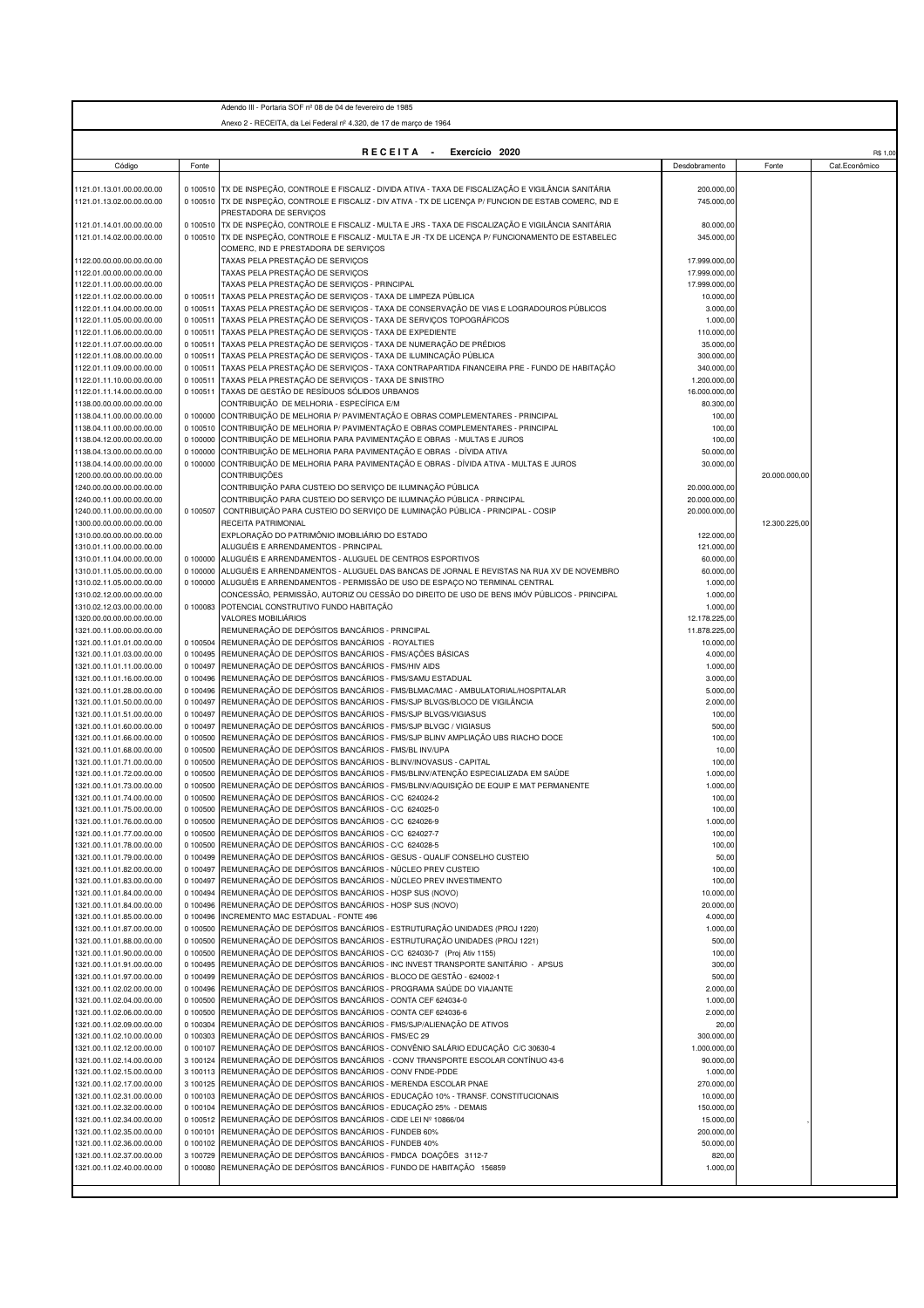| Anexo 2 - RECEITA, da Lei Federal nº 4.320, de 17 de marco de 1964<br>RECEITA -<br>Exercício 2020<br>R\$ 1,00<br>Código<br>Fonte<br>Desdobramento<br>Fonte<br>Cat.Econômico<br>REMUNERAÇÃO DE DEPÓSITOS BANCÁRIOS - PISO BÁSICO - PAIF 06 (39868-3)<br>1321.00.11.02.41.00.00.00<br>3 100781<br>98.000,00<br>REMUNERAÇÃO DE DEPÓSITOS BANCÁRIOS - 41328-3<br>3 100778<br>20.000,00<br>REMUNERAÇÃO DE DEPÓSITOS BANCÁRIOS - COSIP<br>1321.00.11.02.45.00.00.00<br>0 100507<br>2.000.000,00<br>1321.00.11.02.46.00.00.00<br>0 100081<br>REMUNERAÇÃO DE DEPÓSITOS BANCÁRIOS - FUMTRAN<br>80.000,00<br>REMUNERAÇÃO DE DEPÓSITOS BANCÁRIOS - ALIENAÇÃO DE BENS MÓVEIS<br>1321.00.11.02.50.00.00.00<br>0 100501<br>2.000,00<br>REMUNERAÇÃO DE DEPÓSITOS BANCÁRIOS - DNPM FISCALIZAÇÃO<br>3 100788<br>1.000,00<br>REMUNERAÇÃO DE DEPÓSITOS BANCÁRIOS - FMS/TAXA VIG. SANITÁRIA<br>0 100510<br>20.000,00<br>REMUNERAÇÃO DE DEPÓSITOS BANCÁRIOS - TAXA PODER DE POLÍCIA<br>0 100510<br>300.000,00<br>REMUNERAÇÃO DE DEPÓSITOS BANCÁRIOS - TAXA PRESTAÇÃO DE SERVIÇOS<br>0 100511<br>1321.00.11.02.60.00.00.00<br>200.000,00<br>REMUNERAÇÃO DE DEPÓSITOS BANCÁRIOS - TAXA DE SINISTRO<br>0 100511<br>1321.00.11.02.62.00.00.00<br>100.000,00<br>REMUNERAÇÃO DE DEPÓSITOS BANCÁRIOS - SIGD/IGD - SUAS<br>3 100726<br>4.300,00<br>3 100883<br>REMUN DE DEP BANC - APLIC CONV 797561/2013 - IMPLANT NÚCLEOS DO PROG SEGUNDO TEMPO - ESP E LAZER<br>20.000,00<br>REMUNERAÇÃO DE DEPÓSITOS BANCÁRIOS - DOAÇÕES FMDCA<br>3 100869<br>15.000,00<br>REMUNERAÇÃO DE DEPÓSITOS BANCÁRIOS - FUNDO SANEAMENTO BÁSICO AMBIENTAL<br>1321.00.11.02.74.00.00.00<br>0 100082<br>600.000,00<br>REMUNERAÇÃO DE DEPÓSITOS BANCÁRIOS - APLICAÇÃO FUNDO DE HABITAÇÃO<br>1321.00.11.02.75.00.00.00<br>0 100083<br>3.000,00<br>REMUNERAÇÃO DE DEPÓSITOS BANCÁRIOS - ERRADICAÇÃO TRAB INFANTIL<br>3 100888<br>4.700,00<br>1321.00.11.02.77.00.00.00<br>REMUNERAÇÃO DE DEPÓSITOS BANCÁRIOS - APLICAÇÃO FUNDO DE DESENVOLVIMENTO RURAL - C/C 226-9<br>0 100085<br>1321.00.11.02.78.00.00.00<br>7.000,00<br>REMUNERAÇÃO DE DEPÓSITOS BANCÁRIOS - APRIMORA REDE<br>3 100890<br>35,00<br>REMUNERAÇÃO DE DEPÓSITOS BANCÁRIOS - PISO PARANAENSE DE ASSISTÊNCIA - CENTRO POP<br>1321.00.11.02.83.00.00.00<br>3 100893<br>5.000,00<br>1321.00.11.02.84.00.00.00<br>0 100084<br>REMUNERAÇÃO DE DEPÓSITOS BANCÁRIOS - APLICAÇÃO FUNDO DO MEIO AMBIENTE<br>6.000,00<br>REMUNERAÇÃO DE DEPÓSITOS BANCÁRIOS - SERVIÇO DE ABORDAGEM SOCIAL<br>1321.00.11.02.91.00.00.00<br>0 101700<br>800,00<br>REMUN DE DEPÓSITOS BANC - SERV DE ACOLHIMENTO INSTITUC P/ PESSOAS EM SITUAÇÃO DE RUA<br>1321.00.11.02.92.00.00.00<br>0 101701<br>1.000,00<br>REMUNERAÇÃO DE DEPÓSITOS BANCÁRIOS - RECEITA PROGRAMA BPC NA ESCOLA<br>0 100814<br>120,00<br>1321.00.11.02.93.00.00.00<br>REMUNERAÇÃO DE DEPÓSITOS BANCÁRIOS - NÃO VINCULADOS<br>0 100000<br>6.000.000,00<br>REMUNERAÇÃO DE DEP BANCÁRIOS - CONV NRO 001/2017 - FUNDEPAR - AQUSIÇÃO ÔNIBUS ESCOLAR<br>0 100152<br>100,00<br>REMUNERAÇÃO DE DEP BANCÁRIOS - FMS / BL CUSTEIO SUS<br>0 100494<br>190.000,00<br>REMUNERAÇÃO DE DEP BANCÁRIOS - FIA APRENDIZAGEM<br>1321.00.11.03.07.00.00.00<br>0 101705<br>5.200,00<br>1321.00.11.03.08.00.00.00<br>0 101706<br>REMUNERAÇÃO DE DEP BANCÁRIOS - FIA CRESCERACFAM C/C 83798-9<br>1.200,00<br>REMUNERAÇÃO DE DEP BANCÁRIOS - FIA EFRETVIOL - C/C 83799-7<br>1321.00.11.03.09.00.00.00<br>0 101707<br>170,00<br>REMUNERAÇÃO DE DEP BANCÁRIOS - CEDCA 107/2017 - PROG APOIO E FORTALECIMENTO CONS TUTELARES<br>1321.00.11.03.12.00.00.00<br>0 101715<br>1.800,00<br>REMUNERAÇÃO DE DEP BANCÁRIOS - DELIBERAÇÃO Nº 109/2017 - CEDCA/PR<br>0 101716<br>3.000,00<br>REMUNERAÇÃO DE DEP BANCÁRIOS - DELIBERAÇÃO 12/2018 - INCENTIVO À PESSOA C/ DEFIC PCD II<br>0 101717<br>6.000,00<br>0 100153 REMUNERAÇÃO DE DEP BANCÁRIOS - CONV NRO 111/2018 - FUNDEPAR - MELHORIA ESC LUIZ SINGER<br>1321.00.11.03.19.00.00.00<br>1.000,00<br>REMUNERAÇÃO DE DEP BANCÁRIOS - BLOCOS DA PSE DE ALTA E MÉDIA COMPLEXIDADE<br>1321.00.11.03.21.00.00.00<br>3 101720<br>13.000,00<br>REMUNERAÇÃO DE DEP BANCÁRIOS - FMS / INVEST SUS<br>1321.00.11.03.22.00.00.00<br>0 100518<br>1.000,00<br>REMUNERAÇÃO DE DEPÓSITOS BANCÁRIOS - ALIENAÇÃO COMERCIALIZAÇÃO DE IMÓVEIS - COHAPAR<br>3 101722<br>8.000,00<br>REMUNERAÇÃO DE DEP BANCÁRIOS - FMS / AQUISIÇÃO EQUIPAM RESOL 1192/2017<br>1321.00.11.03.27.00.00.00<br>0 100496<br>300,00<br>REMUNERAÇÃO DE DEP BANCÁRIOS - FUNDO DO IDOSO fonte 892<br>0 100892<br>800,00<br>DIVIDENDOS PRINCIPAL<br>1322.00.11.00.00.00.00.00<br>300.000,00<br>0 100000 DIVIDENDOS PRINCIPAL<br>300.000,00<br>1322.00.11.00.00.00.00.00<br>RECEITAS DE SERVIÇOS<br>1600.00.00.00.00.00.00.00<br>280.000,00<br>SERVIÇOS ADMINISTRATIVOS E COMERCIAIS GERAIS - PRINCIPAL<br>280.000,00<br>0 100000 SERVIÇOS ADMINISTRATIVOS E COMERCIAIS GERAIS - SERVIÇOS DE COMUNICAÇÃO<br>80.000,00<br>0 100085 SERVIÇOS ADMINISTRATIVOS E COMERCIAIS GERAIS - SERVIÇOS AGROPECUÁRIOS<br>1610.01.11.03.00.00.00.00<br>200.000.00<br>TRANSFERÊNCIAS CORRENTES<br>732.061.520,00<br>1700.00.00.00.00.00.00.00<br>TRANSFERÊNCIAS DA UNIÃO E DE SUAS ENTIDADES<br>1710.00.00.00.00.00.00.00<br>164.094.120,00<br>1718.01.00.00.00.00.00.00<br>PARTICIPAÇÃO NA RECEITA DA UNIÃO<br>89.150.000,00<br>0 100000 COTA-PARTE DO FUNDO DE PARTICIPAÇÃO DOS MUNICÍPIOS - COTA MENSAL - PRINCIPAL<br>49.200.000,00<br>0 100103 COTA-PARTE DO FUNDO DE PARTICIPAÇÃO DOS MUNICÍPIOS - COTA MENSAL - PRINCIPAL<br>20.500.000,00<br>COTA-PARTE DO FUNDO DE PARTICIPAÇÃO DOS MUNICÍPIOS - COTA MENSAL - PRINCIPAL<br>0 100303<br>12.300.000,00<br>0 100000 COTA-PARTE DO FPM - 1% COTA ENTREGUE NO MÊS DE DEZEMBRO - PRINCIPAL<br>1718.01.31.00.00.00.00.00<br>3.500.000,00<br>1718.01.41.00.00.00.00.00<br>0 100000 COTA-PARTE DO FPM - 1% COTA ENTREGUE NO MËS DE JULHO - PRINCIPAL<br>3.500.000,00<br>0 100000 COTA-PARTE DO IMPOSTO SOBRE A PROPRIEDADE TERRITORIAL RURAL - PRINCIPAL<br>90.000,00<br>0 100103 COTA-PARTE DO IMPOSTO SOBRE A PROPRIEDADE TERRITORIAL RURAL - PRINCIPAL<br>37.500,00<br>0 100303 COTA-PARTE DO IMPOSTO SOBRE A PROPRIEDADE TERRITORIAL RURAL - PRINCIPAL<br>22.500,00<br>TRANSFERÊNCIA DA COMPENSAÇÃO FINANCEIRA PELA EXPLORAÇÃO DE RECURSOS NATURAIS<br>1.110.000,00<br>0 100504 COTA-PARTE DA COMPENSAÇÃO FINANCEIRA DE RECURSOS HÍDRICOS - PRINCIPAL<br>160.000,00<br>1718.02.11.00.00.00.00.00<br>0 100504 COTA-PARTE DA COMPENSAÇÃO FINANCEIRA DE RECURSOS MINERAIS CFEM - PRINCIPAL<br>150.000,00<br>1718.02.21.00.00.00.00.00<br>0 100504<br>COTA-PARTE ROYALTIES COMPENSAÇÃO FINANC PELA PROD DE PETRÓLEO - LEI nº 7990/89 - PRINCIPAL<br>100.000,00<br>1718.02.31.00.00.00.00.00<br>0 100504 COTA-PARTE FUNDO ESPECIAL DO PETRÓLEO - FEP PRINCIPAL<br>1718.02.61.00.00.00.00.00<br>700.000,00<br>TRANSFERÊNCIAS DE RECURSOS DO SIST ÚNICO DE SAÚDE - SUS - REPASSES FUNDO A FUNDO - PRINCIPAL<br>54.116.500,00<br>0 100494 PISO DE ATENÇÃO BÁSICA FIXO - PAB FIXO<br>7.300.000,00<br>0 100494 AGENTE COMUNITÁRIO DE SAÚDE<br>2.990.000,00<br>0 100494 PISO DE ATENÇÃO BÁSICA VARIÁVEL - PAB<br>1718.03.11.02.09.00.00.00<br>5.584.000,00<br>0 100494 CUSTEIO DE ATENÇÃO À SAÚDE BUCAL<br>1718.03.11.02.10.00.00.00<br>300.000,00<br>0 100494<br>INC FINANCEIRO DST / AIDS E HEPATITES VIRAIS<br>186.000,00<br>0 100494<br>INC FINANCEIRO PARA AÇÕES DE VIGILÂNCIA SANITÁRIA<br>190.000,00<br>0 100494<br>ATENÇÃO A SAÚDE DA POPULAÇÃO P PROCEDIMENTO NO MAC<br>34.580.000,00<br>0 100494<br>SAMU 192 - FEDERAL<br>1.947.000,00<br>FAEC - TRANSPLANTE DE ÓRGÃOS, TECIDOS E CÉLULAS<br>0 100494<br>36.000,00<br>1718.03.21.02.01.00.00.00<br>INC FINANCEIRO PARA A VIGILÂNCIA EM SAÚDE<br>1718.03.31.01.01.00.00.00<br>0 100494<br>776.000,00<br>ASSISTÊNCIA FINANCEIRA COMPLEMENTAR - ACE 95%<br>0 100494<br>227.500,00 |                           | Adendo III - Portaria SOF nº 08 de 04 de fevereiro de 1985 |  |  |
|------------------------------------------------------------------------------------------------------------------------------------------------------------------------------------------------------------------------------------------------------------------------------------------------------------------------------------------------------------------------------------------------------------------------------------------------------------------------------------------------------------------------------------------------------------------------------------------------------------------------------------------------------------------------------------------------------------------------------------------------------------------------------------------------------------------------------------------------------------------------------------------------------------------------------------------------------------------------------------------------------------------------------------------------------------------------------------------------------------------------------------------------------------------------------------------------------------------------------------------------------------------------------------------------------------------------------------------------------------------------------------------------------------------------------------------------------------------------------------------------------------------------------------------------------------------------------------------------------------------------------------------------------------------------------------------------------------------------------------------------------------------------------------------------------------------------------------------------------------------------------------------------------------------------------------------------------------------------------------------------------------------------------------------------------------------------------------------------------------------------------------------------------------------------------------------------------------------------------------------------------------------------------------------------------------------------------------------------------------------------------------------------------------------------------------------------------------------------------------------------------------------------------------------------------------------------------------------------------------------------------------------------------------------------------------------------------------------------------------------------------------------------------------------------------------------------------------------------------------------------------------------------------------------------------------------------------------------------------------------------------------------------------------------------------------------------------------------------------------------------------------------------------------------------------------------------------------------------------------------------------------------------------------------------------------------------------------------------------------------------------------------------------------------------------------------------------------------------------------------------------------------------------------------------------------------------------------------------------------------------------------------------------------------------------------------------------------------------------------------------------------------------------------------------------------------------------------------------------------------------------------------------------------------------------------------------------------------------------------------------------------------------------------------------------------------------------------------------------------------------------------------------------------------------------------------------------------------------------------------------------------------------------------------------------------------------------------------------------------------------------------------------------------------------------------------------------------------------------------------------------------------------------------------------------------------------------------------------------------------------------------------------------------------------------------------------------------------------------------------------------------------------------------------------------------------------------------------------------------------------------------------------------------------------------------------------------------------------------------------------------------------------------------------------------------------------------------------------------------------------------------------------------------------------------------------------------------------------------------------------------------------------------------------------------------------------------------------------------------------------------------------------------------------------------------------------------------------------------------------------------------------------------------------------------------------------------------------------------------------------------------------------------------------------------------------------------------------------------------------------------------------------------------------------------------------------------------------------------------------------------------------------------------------------------------------------------------------------------------------------------------------------------------------------------------------------------------------------------------------------------------------------------------------------------------------------------------------------------------------------------------------------------------------------------------------------------------------------------------------------------------------------------------------------------------------------------------------------------------------------------------------------------------------------------------------------------------------------------------------------------------------------------------------------------------------------------------------------------------------------------------------------------------------------------------------------------------------------------------------------------------------------------------------------------------------------------------------------------------------------------------------------------------------------------------------------------------------------------------------------------------------------------------------------------------------------------------------------------------------------------------------------------------------------------------------------------------------------------------------------------------------------------------------------------------------------------------------------------------------------------------------------------------------------------------------------------------------------------------------------------------------------------------------------------------------------------------------------------------------------------------------------------------------------------------------------------------------------------------------------------------|---------------------------|------------------------------------------------------------|--|--|
|                                                                                                                                                                                                                                                                                                                                                                                                                                                                                                                                                                                                                                                                                                                                                                                                                                                                                                                                                                                                                                                                                                                                                                                                                                                                                                                                                                                                                                                                                                                                                                                                                                                                                                                                                                                                                                                                                                                                                                                                                                                                                                                                                                                                                                                                                                                                                                                                                                                                                                                                                                                                                                                                                                                                                                                                                                                                                                                                                                                                                                                                                                                                                                                                                                                                                                                                                                                                                                                                                                                                                                                                                                                                                                                                                                                                                                                                                                                                                                                                                                                                                                                                                                                                                                                                                                                                                                                                                                                                                                                                                                                                                                                                                                                                                                                                                                                                                                                                                                                                                                                                                                                                                                                                                                                                                                                                                                                                                                                                                                                                                                                                                                                                                                                                                                                                                                                                                                                                                                                                                                                                                                                                                                                                                                                                                                                                                                                                                                                                                                                                                                                                                                                                                                                                                                                                                                                                                                                                                                                                                                                                                                                                                                                                                                                                                                                                                                                                                                                                                                                                                                                                                                                                                                                                                                                                                                                                                    |                           |                                                            |  |  |
|                                                                                                                                                                                                                                                                                                                                                                                                                                                                                                                                                                                                                                                                                                                                                                                                                                                                                                                                                                                                                                                                                                                                                                                                                                                                                                                                                                                                                                                                                                                                                                                                                                                                                                                                                                                                                                                                                                                                                                                                                                                                                                                                                                                                                                                                                                                                                                                                                                                                                                                                                                                                                                                                                                                                                                                                                                                                                                                                                                                                                                                                                                                                                                                                                                                                                                                                                                                                                                                                                                                                                                                                                                                                                                                                                                                                                                                                                                                                                                                                                                                                                                                                                                                                                                                                                                                                                                                                                                                                                                                                                                                                                                                                                                                                                                                                                                                                                                                                                                                                                                                                                                                                                                                                                                                                                                                                                                                                                                                                                                                                                                                                                                                                                                                                                                                                                                                                                                                                                                                                                                                                                                                                                                                                                                                                                                                                                                                                                                                                                                                                                                                                                                                                                                                                                                                                                                                                                                                                                                                                                                                                                                                                                                                                                                                                                                                                                                                                                                                                                                                                                                                                                                                                                                                                                                                                                                                                                    |                           |                                                            |  |  |
|                                                                                                                                                                                                                                                                                                                                                                                                                                                                                                                                                                                                                                                                                                                                                                                                                                                                                                                                                                                                                                                                                                                                                                                                                                                                                                                                                                                                                                                                                                                                                                                                                                                                                                                                                                                                                                                                                                                                                                                                                                                                                                                                                                                                                                                                                                                                                                                                                                                                                                                                                                                                                                                                                                                                                                                                                                                                                                                                                                                                                                                                                                                                                                                                                                                                                                                                                                                                                                                                                                                                                                                                                                                                                                                                                                                                                                                                                                                                                                                                                                                                                                                                                                                                                                                                                                                                                                                                                                                                                                                                                                                                                                                                                                                                                                                                                                                                                                                                                                                                                                                                                                                                                                                                                                                                                                                                                                                                                                                                                                                                                                                                                                                                                                                                                                                                                                                                                                                                                                                                                                                                                                                                                                                                                                                                                                                                                                                                                                                                                                                                                                                                                                                                                                                                                                                                                                                                                                                                                                                                                                                                                                                                                                                                                                                                                                                                                                                                                                                                                                                                                                                                                                                                                                                                                                                                                                                                                    |                           |                                                            |  |  |
|                                                                                                                                                                                                                                                                                                                                                                                                                                                                                                                                                                                                                                                                                                                                                                                                                                                                                                                                                                                                                                                                                                                                                                                                                                                                                                                                                                                                                                                                                                                                                                                                                                                                                                                                                                                                                                                                                                                                                                                                                                                                                                                                                                                                                                                                                                                                                                                                                                                                                                                                                                                                                                                                                                                                                                                                                                                                                                                                                                                                                                                                                                                                                                                                                                                                                                                                                                                                                                                                                                                                                                                                                                                                                                                                                                                                                                                                                                                                                                                                                                                                                                                                                                                                                                                                                                                                                                                                                                                                                                                                                                                                                                                                                                                                                                                                                                                                                                                                                                                                                                                                                                                                                                                                                                                                                                                                                                                                                                                                                                                                                                                                                                                                                                                                                                                                                                                                                                                                                                                                                                                                                                                                                                                                                                                                                                                                                                                                                                                                                                                                                                                                                                                                                                                                                                                                                                                                                                                                                                                                                                                                                                                                                                                                                                                                                                                                                                                                                                                                                                                                                                                                                                                                                                                                                                                                                                                                                    |                           |                                                            |  |  |
|                                                                                                                                                                                                                                                                                                                                                                                                                                                                                                                                                                                                                                                                                                                                                                                                                                                                                                                                                                                                                                                                                                                                                                                                                                                                                                                                                                                                                                                                                                                                                                                                                                                                                                                                                                                                                                                                                                                                                                                                                                                                                                                                                                                                                                                                                                                                                                                                                                                                                                                                                                                                                                                                                                                                                                                                                                                                                                                                                                                                                                                                                                                                                                                                                                                                                                                                                                                                                                                                                                                                                                                                                                                                                                                                                                                                                                                                                                                                                                                                                                                                                                                                                                                                                                                                                                                                                                                                                                                                                                                                                                                                                                                                                                                                                                                                                                                                                                                                                                                                                                                                                                                                                                                                                                                                                                                                                                                                                                                                                                                                                                                                                                                                                                                                                                                                                                                                                                                                                                                                                                                                                                                                                                                                                                                                                                                                                                                                                                                                                                                                                                                                                                                                                                                                                                                                                                                                                                                                                                                                                                                                                                                                                                                                                                                                                                                                                                                                                                                                                                                                                                                                                                                                                                                                                                                                                                                                                    |                           |                                                            |  |  |
|                                                                                                                                                                                                                                                                                                                                                                                                                                                                                                                                                                                                                                                                                                                                                                                                                                                                                                                                                                                                                                                                                                                                                                                                                                                                                                                                                                                                                                                                                                                                                                                                                                                                                                                                                                                                                                                                                                                                                                                                                                                                                                                                                                                                                                                                                                                                                                                                                                                                                                                                                                                                                                                                                                                                                                                                                                                                                                                                                                                                                                                                                                                                                                                                                                                                                                                                                                                                                                                                                                                                                                                                                                                                                                                                                                                                                                                                                                                                                                                                                                                                                                                                                                                                                                                                                                                                                                                                                                                                                                                                                                                                                                                                                                                                                                                                                                                                                                                                                                                                                                                                                                                                                                                                                                                                                                                                                                                                                                                                                                                                                                                                                                                                                                                                                                                                                                                                                                                                                                                                                                                                                                                                                                                                                                                                                                                                                                                                                                                                                                                                                                                                                                                                                                                                                                                                                                                                                                                                                                                                                                                                                                                                                                                                                                                                                                                                                                                                                                                                                                                                                                                                                                                                                                                                                                                                                                                                                    | 1321.00.11.02.44.00.00.00 |                                                            |  |  |
|                                                                                                                                                                                                                                                                                                                                                                                                                                                                                                                                                                                                                                                                                                                                                                                                                                                                                                                                                                                                                                                                                                                                                                                                                                                                                                                                                                                                                                                                                                                                                                                                                                                                                                                                                                                                                                                                                                                                                                                                                                                                                                                                                                                                                                                                                                                                                                                                                                                                                                                                                                                                                                                                                                                                                                                                                                                                                                                                                                                                                                                                                                                                                                                                                                                                                                                                                                                                                                                                                                                                                                                                                                                                                                                                                                                                                                                                                                                                                                                                                                                                                                                                                                                                                                                                                                                                                                                                                                                                                                                                                                                                                                                                                                                                                                                                                                                                                                                                                                                                                                                                                                                                                                                                                                                                                                                                                                                                                                                                                                                                                                                                                                                                                                                                                                                                                                                                                                                                                                                                                                                                                                                                                                                                                                                                                                                                                                                                                                                                                                                                                                                                                                                                                                                                                                                                                                                                                                                                                                                                                                                                                                                                                                                                                                                                                                                                                                                                                                                                                                                                                                                                                                                                                                                                                                                                                                                                                    |                           |                                                            |  |  |
|                                                                                                                                                                                                                                                                                                                                                                                                                                                                                                                                                                                                                                                                                                                                                                                                                                                                                                                                                                                                                                                                                                                                                                                                                                                                                                                                                                                                                                                                                                                                                                                                                                                                                                                                                                                                                                                                                                                                                                                                                                                                                                                                                                                                                                                                                                                                                                                                                                                                                                                                                                                                                                                                                                                                                                                                                                                                                                                                                                                                                                                                                                                                                                                                                                                                                                                                                                                                                                                                                                                                                                                                                                                                                                                                                                                                                                                                                                                                                                                                                                                                                                                                                                                                                                                                                                                                                                                                                                                                                                                                                                                                                                                                                                                                                                                                                                                                                                                                                                                                                                                                                                                                                                                                                                                                                                                                                                                                                                                                                                                                                                                                                                                                                                                                                                                                                                                                                                                                                                                                                                                                                                                                                                                                                                                                                                                                                                                                                                                                                                                                                                                                                                                                                                                                                                                                                                                                                                                                                                                                                                                                                                                                                                                                                                                                                                                                                                                                                                                                                                                                                                                                                                                                                                                                                                                                                                                                                    |                           |                                                            |  |  |
|                                                                                                                                                                                                                                                                                                                                                                                                                                                                                                                                                                                                                                                                                                                                                                                                                                                                                                                                                                                                                                                                                                                                                                                                                                                                                                                                                                                                                                                                                                                                                                                                                                                                                                                                                                                                                                                                                                                                                                                                                                                                                                                                                                                                                                                                                                                                                                                                                                                                                                                                                                                                                                                                                                                                                                                                                                                                                                                                                                                                                                                                                                                                                                                                                                                                                                                                                                                                                                                                                                                                                                                                                                                                                                                                                                                                                                                                                                                                                                                                                                                                                                                                                                                                                                                                                                                                                                                                                                                                                                                                                                                                                                                                                                                                                                                                                                                                                                                                                                                                                                                                                                                                                                                                                                                                                                                                                                                                                                                                                                                                                                                                                                                                                                                                                                                                                                                                                                                                                                                                                                                                                                                                                                                                                                                                                                                                                                                                                                                                                                                                                                                                                                                                                                                                                                                                                                                                                                                                                                                                                                                                                                                                                                                                                                                                                                                                                                                                                                                                                                                                                                                                                                                                                                                                                                                                                                                                                    | 1321.00.11.02.56.00.00.00 |                                                            |  |  |
|                                                                                                                                                                                                                                                                                                                                                                                                                                                                                                                                                                                                                                                                                                                                                                                                                                                                                                                                                                                                                                                                                                                                                                                                                                                                                                                                                                                                                                                                                                                                                                                                                                                                                                                                                                                                                                                                                                                                                                                                                                                                                                                                                                                                                                                                                                                                                                                                                                                                                                                                                                                                                                                                                                                                                                                                                                                                                                                                                                                                                                                                                                                                                                                                                                                                                                                                                                                                                                                                                                                                                                                                                                                                                                                                                                                                                                                                                                                                                                                                                                                                                                                                                                                                                                                                                                                                                                                                                                                                                                                                                                                                                                                                                                                                                                                                                                                                                                                                                                                                                                                                                                                                                                                                                                                                                                                                                                                                                                                                                                                                                                                                                                                                                                                                                                                                                                                                                                                                                                                                                                                                                                                                                                                                                                                                                                                                                                                                                                                                                                                                                                                                                                                                                                                                                                                                                                                                                                                                                                                                                                                                                                                                                                                                                                                                                                                                                                                                                                                                                                                                                                                                                                                                                                                                                                                                                                                                                    | 1321.00.11.02.58.00.00.00 |                                                            |  |  |
|                                                                                                                                                                                                                                                                                                                                                                                                                                                                                                                                                                                                                                                                                                                                                                                                                                                                                                                                                                                                                                                                                                                                                                                                                                                                                                                                                                                                                                                                                                                                                                                                                                                                                                                                                                                                                                                                                                                                                                                                                                                                                                                                                                                                                                                                                                                                                                                                                                                                                                                                                                                                                                                                                                                                                                                                                                                                                                                                                                                                                                                                                                                                                                                                                                                                                                                                                                                                                                                                                                                                                                                                                                                                                                                                                                                                                                                                                                                                                                                                                                                                                                                                                                                                                                                                                                                                                                                                                                                                                                                                                                                                                                                                                                                                                                                                                                                                                                                                                                                                                                                                                                                                                                                                                                                                                                                                                                                                                                                                                                                                                                                                                                                                                                                                                                                                                                                                                                                                                                                                                                                                                                                                                                                                                                                                                                                                                                                                                                                                                                                                                                                                                                                                                                                                                                                                                                                                                                                                                                                                                                                                                                                                                                                                                                                                                                                                                                                                                                                                                                                                                                                                                                                                                                                                                                                                                                                                                    | 1321.00.11.02.59.00.00.00 |                                                            |  |  |
|                                                                                                                                                                                                                                                                                                                                                                                                                                                                                                                                                                                                                                                                                                                                                                                                                                                                                                                                                                                                                                                                                                                                                                                                                                                                                                                                                                                                                                                                                                                                                                                                                                                                                                                                                                                                                                                                                                                                                                                                                                                                                                                                                                                                                                                                                                                                                                                                                                                                                                                                                                                                                                                                                                                                                                                                                                                                                                                                                                                                                                                                                                                                                                                                                                                                                                                                                                                                                                                                                                                                                                                                                                                                                                                                                                                                                                                                                                                                                                                                                                                                                                                                                                                                                                                                                                                                                                                                                                                                                                                                                                                                                                                                                                                                                                                                                                                                                                                                                                                                                                                                                                                                                                                                                                                                                                                                                                                                                                                                                                                                                                                                                                                                                                                                                                                                                                                                                                                                                                                                                                                                                                                                                                                                                                                                                                                                                                                                                                                                                                                                                                                                                                                                                                                                                                                                                                                                                                                                                                                                                                                                                                                                                                                                                                                                                                                                                                                                                                                                                                                                                                                                                                                                                                                                                                                                                                                                                    |                           |                                                            |  |  |
|                                                                                                                                                                                                                                                                                                                                                                                                                                                                                                                                                                                                                                                                                                                                                                                                                                                                                                                                                                                                                                                                                                                                                                                                                                                                                                                                                                                                                                                                                                                                                                                                                                                                                                                                                                                                                                                                                                                                                                                                                                                                                                                                                                                                                                                                                                                                                                                                                                                                                                                                                                                                                                                                                                                                                                                                                                                                                                                                                                                                                                                                                                                                                                                                                                                                                                                                                                                                                                                                                                                                                                                                                                                                                                                                                                                                                                                                                                                                                                                                                                                                                                                                                                                                                                                                                                                                                                                                                                                                                                                                                                                                                                                                                                                                                                                                                                                                                                                                                                                                                                                                                                                                                                                                                                                                                                                                                                                                                                                                                                                                                                                                                                                                                                                                                                                                                                                                                                                                                                                                                                                                                                                                                                                                                                                                                                                                                                                                                                                                                                                                                                                                                                                                                                                                                                                                                                                                                                                                                                                                                                                                                                                                                                                                                                                                                                                                                                                                                                                                                                                                                                                                                                                                                                                                                                                                                                                                                    | 1321.00.11.02.65.00.00.00 |                                                            |  |  |
|                                                                                                                                                                                                                                                                                                                                                                                                                                                                                                                                                                                                                                                                                                                                                                                                                                                                                                                                                                                                                                                                                                                                                                                                                                                                                                                                                                                                                                                                                                                                                                                                                                                                                                                                                                                                                                                                                                                                                                                                                                                                                                                                                                                                                                                                                                                                                                                                                                                                                                                                                                                                                                                                                                                                                                                                                                                                                                                                                                                                                                                                                                                                                                                                                                                                                                                                                                                                                                                                                                                                                                                                                                                                                                                                                                                                                                                                                                                                                                                                                                                                                                                                                                                                                                                                                                                                                                                                                                                                                                                                                                                                                                                                                                                                                                                                                                                                                                                                                                                                                                                                                                                                                                                                                                                                                                                                                                                                                                                                                                                                                                                                                                                                                                                                                                                                                                                                                                                                                                                                                                                                                                                                                                                                                                                                                                                                                                                                                                                                                                                                                                                                                                                                                                                                                                                                                                                                                                                                                                                                                                                                                                                                                                                                                                                                                                                                                                                                                                                                                                                                                                                                                                                                                                                                                                                                                                                                                    | 1321.00.11.02.72.00.00.00 |                                                            |  |  |
|                                                                                                                                                                                                                                                                                                                                                                                                                                                                                                                                                                                                                                                                                                                                                                                                                                                                                                                                                                                                                                                                                                                                                                                                                                                                                                                                                                                                                                                                                                                                                                                                                                                                                                                                                                                                                                                                                                                                                                                                                                                                                                                                                                                                                                                                                                                                                                                                                                                                                                                                                                                                                                                                                                                                                                                                                                                                                                                                                                                                                                                                                                                                                                                                                                                                                                                                                                                                                                                                                                                                                                                                                                                                                                                                                                                                                                                                                                                                                                                                                                                                                                                                                                                                                                                                                                                                                                                                                                                                                                                                                                                                                                                                                                                                                                                                                                                                                                                                                                                                                                                                                                                                                                                                                                                                                                                                                                                                                                                                                                                                                                                                                                                                                                                                                                                                                                                                                                                                                                                                                                                                                                                                                                                                                                                                                                                                                                                                                                                                                                                                                                                                                                                                                                                                                                                                                                                                                                                                                                                                                                                                                                                                                                                                                                                                                                                                                                                                                                                                                                                                                                                                                                                                                                                                                                                                                                                                                    | 1321.00.11.02.73.00.00.00 |                                                            |  |  |
|                                                                                                                                                                                                                                                                                                                                                                                                                                                                                                                                                                                                                                                                                                                                                                                                                                                                                                                                                                                                                                                                                                                                                                                                                                                                                                                                                                                                                                                                                                                                                                                                                                                                                                                                                                                                                                                                                                                                                                                                                                                                                                                                                                                                                                                                                                                                                                                                                                                                                                                                                                                                                                                                                                                                                                                                                                                                                                                                                                                                                                                                                                                                                                                                                                                                                                                                                                                                                                                                                                                                                                                                                                                                                                                                                                                                                                                                                                                                                                                                                                                                                                                                                                                                                                                                                                                                                                                                                                                                                                                                                                                                                                                                                                                                                                                                                                                                                                                                                                                                                                                                                                                                                                                                                                                                                                                                                                                                                                                                                                                                                                                                                                                                                                                                                                                                                                                                                                                                                                                                                                                                                                                                                                                                                                                                                                                                                                                                                                                                                                                                                                                                                                                                                                                                                                                                                                                                                                                                                                                                                                                                                                                                                                                                                                                                                                                                                                                                                                                                                                                                                                                                                                                                                                                                                                                                                                                                                    |                           |                                                            |  |  |
|                                                                                                                                                                                                                                                                                                                                                                                                                                                                                                                                                                                                                                                                                                                                                                                                                                                                                                                                                                                                                                                                                                                                                                                                                                                                                                                                                                                                                                                                                                                                                                                                                                                                                                                                                                                                                                                                                                                                                                                                                                                                                                                                                                                                                                                                                                                                                                                                                                                                                                                                                                                                                                                                                                                                                                                                                                                                                                                                                                                                                                                                                                                                                                                                                                                                                                                                                                                                                                                                                                                                                                                                                                                                                                                                                                                                                                                                                                                                                                                                                                                                                                                                                                                                                                                                                                                                                                                                                                                                                                                                                                                                                                                                                                                                                                                                                                                                                                                                                                                                                                                                                                                                                                                                                                                                                                                                                                                                                                                                                                                                                                                                                                                                                                                                                                                                                                                                                                                                                                                                                                                                                                                                                                                                                                                                                                                                                                                                                                                                                                                                                                                                                                                                                                                                                                                                                                                                                                                                                                                                                                                                                                                                                                                                                                                                                                                                                                                                                                                                                                                                                                                                                                                                                                                                                                                                                                                                                    |                           |                                                            |  |  |
|                                                                                                                                                                                                                                                                                                                                                                                                                                                                                                                                                                                                                                                                                                                                                                                                                                                                                                                                                                                                                                                                                                                                                                                                                                                                                                                                                                                                                                                                                                                                                                                                                                                                                                                                                                                                                                                                                                                                                                                                                                                                                                                                                                                                                                                                                                                                                                                                                                                                                                                                                                                                                                                                                                                                                                                                                                                                                                                                                                                                                                                                                                                                                                                                                                                                                                                                                                                                                                                                                                                                                                                                                                                                                                                                                                                                                                                                                                                                                                                                                                                                                                                                                                                                                                                                                                                                                                                                                                                                                                                                                                                                                                                                                                                                                                                                                                                                                                                                                                                                                                                                                                                                                                                                                                                                                                                                                                                                                                                                                                                                                                                                                                                                                                                                                                                                                                                                                                                                                                                                                                                                                                                                                                                                                                                                                                                                                                                                                                                                                                                                                                                                                                                                                                                                                                                                                                                                                                                                                                                                                                                                                                                                                                                                                                                                                                                                                                                                                                                                                                                                                                                                                                                                                                                                                                                                                                                                                    |                           |                                                            |  |  |
|                                                                                                                                                                                                                                                                                                                                                                                                                                                                                                                                                                                                                                                                                                                                                                                                                                                                                                                                                                                                                                                                                                                                                                                                                                                                                                                                                                                                                                                                                                                                                                                                                                                                                                                                                                                                                                                                                                                                                                                                                                                                                                                                                                                                                                                                                                                                                                                                                                                                                                                                                                                                                                                                                                                                                                                                                                                                                                                                                                                                                                                                                                                                                                                                                                                                                                                                                                                                                                                                                                                                                                                                                                                                                                                                                                                                                                                                                                                                                                                                                                                                                                                                                                                                                                                                                                                                                                                                                                                                                                                                                                                                                                                                                                                                                                                                                                                                                                                                                                                                                                                                                                                                                                                                                                                                                                                                                                                                                                                                                                                                                                                                                                                                                                                                                                                                                                                                                                                                                                                                                                                                                                                                                                                                                                                                                                                                                                                                                                                                                                                                                                                                                                                                                                                                                                                                                                                                                                                                                                                                                                                                                                                                                                                                                                                                                                                                                                                                                                                                                                                                                                                                                                                                                                                                                                                                                                                                                    | 1321.00.11.02.79.00.00.00 |                                                            |  |  |
|                                                                                                                                                                                                                                                                                                                                                                                                                                                                                                                                                                                                                                                                                                                                                                                                                                                                                                                                                                                                                                                                                                                                                                                                                                                                                                                                                                                                                                                                                                                                                                                                                                                                                                                                                                                                                                                                                                                                                                                                                                                                                                                                                                                                                                                                                                                                                                                                                                                                                                                                                                                                                                                                                                                                                                                                                                                                                                                                                                                                                                                                                                                                                                                                                                                                                                                                                                                                                                                                                                                                                                                                                                                                                                                                                                                                                                                                                                                                                                                                                                                                                                                                                                                                                                                                                                                                                                                                                                                                                                                                                                                                                                                                                                                                                                                                                                                                                                                                                                                                                                                                                                                                                                                                                                                                                                                                                                                                                                                                                                                                                                                                                                                                                                                                                                                                                                                                                                                                                                                                                                                                                                                                                                                                                                                                                                                                                                                                                                                                                                                                                                                                                                                                                                                                                                                                                                                                                                                                                                                                                                                                                                                                                                                                                                                                                                                                                                                                                                                                                                                                                                                                                                                                                                                                                                                                                                                                                    |                           |                                                            |  |  |
|                                                                                                                                                                                                                                                                                                                                                                                                                                                                                                                                                                                                                                                                                                                                                                                                                                                                                                                                                                                                                                                                                                                                                                                                                                                                                                                                                                                                                                                                                                                                                                                                                                                                                                                                                                                                                                                                                                                                                                                                                                                                                                                                                                                                                                                                                                                                                                                                                                                                                                                                                                                                                                                                                                                                                                                                                                                                                                                                                                                                                                                                                                                                                                                                                                                                                                                                                                                                                                                                                                                                                                                                                                                                                                                                                                                                                                                                                                                                                                                                                                                                                                                                                                                                                                                                                                                                                                                                                                                                                                                                                                                                                                                                                                                                                                                                                                                                                                                                                                                                                                                                                                                                                                                                                                                                                                                                                                                                                                                                                                                                                                                                                                                                                                                                                                                                                                                                                                                                                                                                                                                                                                                                                                                                                                                                                                                                                                                                                                                                                                                                                                                                                                                                                                                                                                                                                                                                                                                                                                                                                                                                                                                                                                                                                                                                                                                                                                                                                                                                                                                                                                                                                                                                                                                                                                                                                                                                                    |                           |                                                            |  |  |
|                                                                                                                                                                                                                                                                                                                                                                                                                                                                                                                                                                                                                                                                                                                                                                                                                                                                                                                                                                                                                                                                                                                                                                                                                                                                                                                                                                                                                                                                                                                                                                                                                                                                                                                                                                                                                                                                                                                                                                                                                                                                                                                                                                                                                                                                                                                                                                                                                                                                                                                                                                                                                                                                                                                                                                                                                                                                                                                                                                                                                                                                                                                                                                                                                                                                                                                                                                                                                                                                                                                                                                                                                                                                                                                                                                                                                                                                                                                                                                                                                                                                                                                                                                                                                                                                                                                                                                                                                                                                                                                                                                                                                                                                                                                                                                                                                                                                                                                                                                                                                                                                                                                                                                                                                                                                                                                                                                                                                                                                                                                                                                                                                                                                                                                                                                                                                                                                                                                                                                                                                                                                                                                                                                                                                                                                                                                                                                                                                                                                                                                                                                                                                                                                                                                                                                                                                                                                                                                                                                                                                                                                                                                                                                                                                                                                                                                                                                                                                                                                                                                                                                                                                                                                                                                                                                                                                                                                                    |                           |                                                            |  |  |
|                                                                                                                                                                                                                                                                                                                                                                                                                                                                                                                                                                                                                                                                                                                                                                                                                                                                                                                                                                                                                                                                                                                                                                                                                                                                                                                                                                                                                                                                                                                                                                                                                                                                                                                                                                                                                                                                                                                                                                                                                                                                                                                                                                                                                                                                                                                                                                                                                                                                                                                                                                                                                                                                                                                                                                                                                                                                                                                                                                                                                                                                                                                                                                                                                                                                                                                                                                                                                                                                                                                                                                                                                                                                                                                                                                                                                                                                                                                                                                                                                                                                                                                                                                                                                                                                                                                                                                                                                                                                                                                                                                                                                                                                                                                                                                                                                                                                                                                                                                                                                                                                                                                                                                                                                                                                                                                                                                                                                                                                                                                                                                                                                                                                                                                                                                                                                                                                                                                                                                                                                                                                                                                                                                                                                                                                                                                                                                                                                                                                                                                                                                                                                                                                                                                                                                                                                                                                                                                                                                                                                                                                                                                                                                                                                                                                                                                                                                                                                                                                                                                                                                                                                                                                                                                                                                                                                                                                                    |                           |                                                            |  |  |
|                                                                                                                                                                                                                                                                                                                                                                                                                                                                                                                                                                                                                                                                                                                                                                                                                                                                                                                                                                                                                                                                                                                                                                                                                                                                                                                                                                                                                                                                                                                                                                                                                                                                                                                                                                                                                                                                                                                                                                                                                                                                                                                                                                                                                                                                                                                                                                                                                                                                                                                                                                                                                                                                                                                                                                                                                                                                                                                                                                                                                                                                                                                                                                                                                                                                                                                                                                                                                                                                                                                                                                                                                                                                                                                                                                                                                                                                                                                                                                                                                                                                                                                                                                                                                                                                                                                                                                                                                                                                                                                                                                                                                                                                                                                                                                                                                                                                                                                                                                                                                                                                                                                                                                                                                                                                                                                                                                                                                                                                                                                                                                                                                                                                                                                                                                                                                                                                                                                                                                                                                                                                                                                                                                                                                                                                                                                                                                                                                                                                                                                                                                                                                                                                                                                                                                                                                                                                                                                                                                                                                                                                                                                                                                                                                                                                                                                                                                                                                                                                                                                                                                                                                                                                                                                                                                                                                                                                                    | 1321.00.11.02.94.00.00.00 |                                                            |  |  |
|                                                                                                                                                                                                                                                                                                                                                                                                                                                                                                                                                                                                                                                                                                                                                                                                                                                                                                                                                                                                                                                                                                                                                                                                                                                                                                                                                                                                                                                                                                                                                                                                                                                                                                                                                                                                                                                                                                                                                                                                                                                                                                                                                                                                                                                                                                                                                                                                                                                                                                                                                                                                                                                                                                                                                                                                                                                                                                                                                                                                                                                                                                                                                                                                                                                                                                                                                                                                                                                                                                                                                                                                                                                                                                                                                                                                                                                                                                                                                                                                                                                                                                                                                                                                                                                                                                                                                                                                                                                                                                                                                                                                                                                                                                                                                                                                                                                                                                                                                                                                                                                                                                                                                                                                                                                                                                                                                                                                                                                                                                                                                                                                                                                                                                                                                                                                                                                                                                                                                                                                                                                                                                                                                                                                                                                                                                                                                                                                                                                                                                                                                                                                                                                                                                                                                                                                                                                                                                                                                                                                                                                                                                                                                                                                                                                                                                                                                                                                                                                                                                                                                                                                                                                                                                                                                                                                                                                                                    | 1321.00.11.02.96.00.00.00 |                                                            |  |  |
|                                                                                                                                                                                                                                                                                                                                                                                                                                                                                                                                                                                                                                                                                                                                                                                                                                                                                                                                                                                                                                                                                                                                                                                                                                                                                                                                                                                                                                                                                                                                                                                                                                                                                                                                                                                                                                                                                                                                                                                                                                                                                                                                                                                                                                                                                                                                                                                                                                                                                                                                                                                                                                                                                                                                                                                                                                                                                                                                                                                                                                                                                                                                                                                                                                                                                                                                                                                                                                                                                                                                                                                                                                                                                                                                                                                                                                                                                                                                                                                                                                                                                                                                                                                                                                                                                                                                                                                                                                                                                                                                                                                                                                                                                                                                                                                                                                                                                                                                                                                                                                                                                                                                                                                                                                                                                                                                                                                                                                                                                                                                                                                                                                                                                                                                                                                                                                                                                                                                                                                                                                                                                                                                                                                                                                                                                                                                                                                                                                                                                                                                                                                                                                                                                                                                                                                                                                                                                                                                                                                                                                                                                                                                                                                                                                                                                                                                                                                                                                                                                                                                                                                                                                                                                                                                                                                                                                                                                    | 1321.00.11.03.01.00.00.00 |                                                            |  |  |
|                                                                                                                                                                                                                                                                                                                                                                                                                                                                                                                                                                                                                                                                                                                                                                                                                                                                                                                                                                                                                                                                                                                                                                                                                                                                                                                                                                                                                                                                                                                                                                                                                                                                                                                                                                                                                                                                                                                                                                                                                                                                                                                                                                                                                                                                                                                                                                                                                                                                                                                                                                                                                                                                                                                                                                                                                                                                                                                                                                                                                                                                                                                                                                                                                                                                                                                                                                                                                                                                                                                                                                                                                                                                                                                                                                                                                                                                                                                                                                                                                                                                                                                                                                                                                                                                                                                                                                                                                                                                                                                                                                                                                                                                                                                                                                                                                                                                                                                                                                                                                                                                                                                                                                                                                                                                                                                                                                                                                                                                                                                                                                                                                                                                                                                                                                                                                                                                                                                                                                                                                                                                                                                                                                                                                                                                                                                                                                                                                                                                                                                                                                                                                                                                                                                                                                                                                                                                                                                                                                                                                                                                                                                                                                                                                                                                                                                                                                                                                                                                                                                                                                                                                                                                                                                                                                                                                                                                                    |                           |                                                            |  |  |
|                                                                                                                                                                                                                                                                                                                                                                                                                                                                                                                                                                                                                                                                                                                                                                                                                                                                                                                                                                                                                                                                                                                                                                                                                                                                                                                                                                                                                                                                                                                                                                                                                                                                                                                                                                                                                                                                                                                                                                                                                                                                                                                                                                                                                                                                                                                                                                                                                                                                                                                                                                                                                                                                                                                                                                                                                                                                                                                                                                                                                                                                                                                                                                                                                                                                                                                                                                                                                                                                                                                                                                                                                                                                                                                                                                                                                                                                                                                                                                                                                                                                                                                                                                                                                                                                                                                                                                                                                                                                                                                                                                                                                                                                                                                                                                                                                                                                                                                                                                                                                                                                                                                                                                                                                                                                                                                                                                                                                                                                                                                                                                                                                                                                                                                                                                                                                                                                                                                                                                                                                                                                                                                                                                                                                                                                                                                                                                                                                                                                                                                                                                                                                                                                                                                                                                                                                                                                                                                                                                                                                                                                                                                                                                                                                                                                                                                                                                                                                                                                                                                                                                                                                                                                                                                                                                                                                                                                                    |                           |                                                            |  |  |
|                                                                                                                                                                                                                                                                                                                                                                                                                                                                                                                                                                                                                                                                                                                                                                                                                                                                                                                                                                                                                                                                                                                                                                                                                                                                                                                                                                                                                                                                                                                                                                                                                                                                                                                                                                                                                                                                                                                                                                                                                                                                                                                                                                                                                                                                                                                                                                                                                                                                                                                                                                                                                                                                                                                                                                                                                                                                                                                                                                                                                                                                                                                                                                                                                                                                                                                                                                                                                                                                                                                                                                                                                                                                                                                                                                                                                                                                                                                                                                                                                                                                                                                                                                                                                                                                                                                                                                                                                                                                                                                                                                                                                                                                                                                                                                                                                                                                                                                                                                                                                                                                                                                                                                                                                                                                                                                                                                                                                                                                                                                                                                                                                                                                                                                                                                                                                                                                                                                                                                                                                                                                                                                                                                                                                                                                                                                                                                                                                                                                                                                                                                                                                                                                                                                                                                                                                                                                                                                                                                                                                                                                                                                                                                                                                                                                                                                                                                                                                                                                                                                                                                                                                                                                                                                                                                                                                                                                                    |                           |                                                            |  |  |
|                                                                                                                                                                                                                                                                                                                                                                                                                                                                                                                                                                                                                                                                                                                                                                                                                                                                                                                                                                                                                                                                                                                                                                                                                                                                                                                                                                                                                                                                                                                                                                                                                                                                                                                                                                                                                                                                                                                                                                                                                                                                                                                                                                                                                                                                                                                                                                                                                                                                                                                                                                                                                                                                                                                                                                                                                                                                                                                                                                                                                                                                                                                                                                                                                                                                                                                                                                                                                                                                                                                                                                                                                                                                                                                                                                                                                                                                                                                                                                                                                                                                                                                                                                                                                                                                                                                                                                                                                                                                                                                                                                                                                                                                                                                                                                                                                                                                                                                                                                                                                                                                                                                                                                                                                                                                                                                                                                                                                                                                                                                                                                                                                                                                                                                                                                                                                                                                                                                                                                                                                                                                                                                                                                                                                                                                                                                                                                                                                                                                                                                                                                                                                                                                                                                                                                                                                                                                                                                                                                                                                                                                                                                                                                                                                                                                                                                                                                                                                                                                                                                                                                                                                                                                                                                                                                                                                                                                                    | 1321.00.11.03.13.00.00.00 |                                                            |  |  |
|                                                                                                                                                                                                                                                                                                                                                                                                                                                                                                                                                                                                                                                                                                                                                                                                                                                                                                                                                                                                                                                                                                                                                                                                                                                                                                                                                                                                                                                                                                                                                                                                                                                                                                                                                                                                                                                                                                                                                                                                                                                                                                                                                                                                                                                                                                                                                                                                                                                                                                                                                                                                                                                                                                                                                                                                                                                                                                                                                                                                                                                                                                                                                                                                                                                                                                                                                                                                                                                                                                                                                                                                                                                                                                                                                                                                                                                                                                                                                                                                                                                                                                                                                                                                                                                                                                                                                                                                                                                                                                                                                                                                                                                                                                                                                                                                                                                                                                                                                                                                                                                                                                                                                                                                                                                                                                                                                                                                                                                                                                                                                                                                                                                                                                                                                                                                                                                                                                                                                                                                                                                                                                                                                                                                                                                                                                                                                                                                                                                                                                                                                                                                                                                                                                                                                                                                                                                                                                                                                                                                                                                                                                                                                                                                                                                                                                                                                                                                                                                                                                                                                                                                                                                                                                                                                                                                                                                                                    | 1321.00.11.03.14.00.00.00 |                                                            |  |  |
|                                                                                                                                                                                                                                                                                                                                                                                                                                                                                                                                                                                                                                                                                                                                                                                                                                                                                                                                                                                                                                                                                                                                                                                                                                                                                                                                                                                                                                                                                                                                                                                                                                                                                                                                                                                                                                                                                                                                                                                                                                                                                                                                                                                                                                                                                                                                                                                                                                                                                                                                                                                                                                                                                                                                                                                                                                                                                                                                                                                                                                                                                                                                                                                                                                                                                                                                                                                                                                                                                                                                                                                                                                                                                                                                                                                                                                                                                                                                                                                                                                                                                                                                                                                                                                                                                                                                                                                                                                                                                                                                                                                                                                                                                                                                                                                                                                                                                                                                                                                                                                                                                                                                                                                                                                                                                                                                                                                                                                                                                                                                                                                                                                                                                                                                                                                                                                                                                                                                                                                                                                                                                                                                                                                                                                                                                                                                                                                                                                                                                                                                                                                                                                                                                                                                                                                                                                                                                                                                                                                                                                                                                                                                                                                                                                                                                                                                                                                                                                                                                                                                                                                                                                                                                                                                                                                                                                                                                    |                           |                                                            |  |  |
|                                                                                                                                                                                                                                                                                                                                                                                                                                                                                                                                                                                                                                                                                                                                                                                                                                                                                                                                                                                                                                                                                                                                                                                                                                                                                                                                                                                                                                                                                                                                                                                                                                                                                                                                                                                                                                                                                                                                                                                                                                                                                                                                                                                                                                                                                                                                                                                                                                                                                                                                                                                                                                                                                                                                                                                                                                                                                                                                                                                                                                                                                                                                                                                                                                                                                                                                                                                                                                                                                                                                                                                                                                                                                                                                                                                                                                                                                                                                                                                                                                                                                                                                                                                                                                                                                                                                                                                                                                                                                                                                                                                                                                                                                                                                                                                                                                                                                                                                                                                                                                                                                                                                                                                                                                                                                                                                                                                                                                                                                                                                                                                                                                                                                                                                                                                                                                                                                                                                                                                                                                                                                                                                                                                                                                                                                                                                                                                                                                                                                                                                                                                                                                                                                                                                                                                                                                                                                                                                                                                                                                                                                                                                                                                                                                                                                                                                                                                                                                                                                                                                                                                                                                                                                                                                                                                                                                                                                    |                           |                                                            |  |  |
|                                                                                                                                                                                                                                                                                                                                                                                                                                                                                                                                                                                                                                                                                                                                                                                                                                                                                                                                                                                                                                                                                                                                                                                                                                                                                                                                                                                                                                                                                                                                                                                                                                                                                                                                                                                                                                                                                                                                                                                                                                                                                                                                                                                                                                                                                                                                                                                                                                                                                                                                                                                                                                                                                                                                                                                                                                                                                                                                                                                                                                                                                                                                                                                                                                                                                                                                                                                                                                                                                                                                                                                                                                                                                                                                                                                                                                                                                                                                                                                                                                                                                                                                                                                                                                                                                                                                                                                                                                                                                                                                                                                                                                                                                                                                                                                                                                                                                                                                                                                                                                                                                                                                                                                                                                                                                                                                                                                                                                                                                                                                                                                                                                                                                                                                                                                                                                                                                                                                                                                                                                                                                                                                                                                                                                                                                                                                                                                                                                                                                                                                                                                                                                                                                                                                                                                                                                                                                                                                                                                                                                                                                                                                                                                                                                                                                                                                                                                                                                                                                                                                                                                                                                                                                                                                                                                                                                                                                    | 1321.00.11.03.23.00.00.00 |                                                            |  |  |
|                                                                                                                                                                                                                                                                                                                                                                                                                                                                                                                                                                                                                                                                                                                                                                                                                                                                                                                                                                                                                                                                                                                                                                                                                                                                                                                                                                                                                                                                                                                                                                                                                                                                                                                                                                                                                                                                                                                                                                                                                                                                                                                                                                                                                                                                                                                                                                                                                                                                                                                                                                                                                                                                                                                                                                                                                                                                                                                                                                                                                                                                                                                                                                                                                                                                                                                                                                                                                                                                                                                                                                                                                                                                                                                                                                                                                                                                                                                                                                                                                                                                                                                                                                                                                                                                                                                                                                                                                                                                                                                                                                                                                                                                                                                                                                                                                                                                                                                                                                                                                                                                                                                                                                                                                                                                                                                                                                                                                                                                                                                                                                                                                                                                                                                                                                                                                                                                                                                                                                                                                                                                                                                                                                                                                                                                                                                                                                                                                                                                                                                                                                                                                                                                                                                                                                                                                                                                                                                                                                                                                                                                                                                                                                                                                                                                                                                                                                                                                                                                                                                                                                                                                                                                                                                                                                                                                                                                                    |                           |                                                            |  |  |
|                                                                                                                                                                                                                                                                                                                                                                                                                                                                                                                                                                                                                                                                                                                                                                                                                                                                                                                                                                                                                                                                                                                                                                                                                                                                                                                                                                                                                                                                                                                                                                                                                                                                                                                                                                                                                                                                                                                                                                                                                                                                                                                                                                                                                                                                                                                                                                                                                                                                                                                                                                                                                                                                                                                                                                                                                                                                                                                                                                                                                                                                                                                                                                                                                                                                                                                                                                                                                                                                                                                                                                                                                                                                                                                                                                                                                                                                                                                                                                                                                                                                                                                                                                                                                                                                                                                                                                                                                                                                                                                                                                                                                                                                                                                                                                                                                                                                                                                                                                                                                                                                                                                                                                                                                                                                                                                                                                                                                                                                                                                                                                                                                                                                                                                                                                                                                                                                                                                                                                                                                                                                                                                                                                                                                                                                                                                                                                                                                                                                                                                                                                                                                                                                                                                                                                                                                                                                                                                                                                                                                                                                                                                                                                                                                                                                                                                                                                                                                                                                                                                                                                                                                                                                                                                                                                                                                                                                                    | 1321.00.11.03.34.00.00.00 |                                                            |  |  |
|                                                                                                                                                                                                                                                                                                                                                                                                                                                                                                                                                                                                                                                                                                                                                                                                                                                                                                                                                                                                                                                                                                                                                                                                                                                                                                                                                                                                                                                                                                                                                                                                                                                                                                                                                                                                                                                                                                                                                                                                                                                                                                                                                                                                                                                                                                                                                                                                                                                                                                                                                                                                                                                                                                                                                                                                                                                                                                                                                                                                                                                                                                                                                                                                                                                                                                                                                                                                                                                                                                                                                                                                                                                                                                                                                                                                                                                                                                                                                                                                                                                                                                                                                                                                                                                                                                                                                                                                                                                                                                                                                                                                                                                                                                                                                                                                                                                                                                                                                                                                                                                                                                                                                                                                                                                                                                                                                                                                                                                                                                                                                                                                                                                                                                                                                                                                                                                                                                                                                                                                                                                                                                                                                                                                                                                                                                                                                                                                                                                                                                                                                                                                                                                                                                                                                                                                                                                                                                                                                                                                                                                                                                                                                                                                                                                                                                                                                                                                                                                                                                                                                                                                                                                                                                                                                                                                                                                                                    |                           |                                                            |  |  |
|                                                                                                                                                                                                                                                                                                                                                                                                                                                                                                                                                                                                                                                                                                                                                                                                                                                                                                                                                                                                                                                                                                                                                                                                                                                                                                                                                                                                                                                                                                                                                                                                                                                                                                                                                                                                                                                                                                                                                                                                                                                                                                                                                                                                                                                                                                                                                                                                                                                                                                                                                                                                                                                                                                                                                                                                                                                                                                                                                                                                                                                                                                                                                                                                                                                                                                                                                                                                                                                                                                                                                                                                                                                                                                                                                                                                                                                                                                                                                                                                                                                                                                                                                                                                                                                                                                                                                                                                                                                                                                                                                                                                                                                                                                                                                                                                                                                                                                                                                                                                                                                                                                                                                                                                                                                                                                                                                                                                                                                                                                                                                                                                                                                                                                                                                                                                                                                                                                                                                                                                                                                                                                                                                                                                                                                                                                                                                                                                                                                                                                                                                                                                                                                                                                                                                                                                                                                                                                                                                                                                                                                                                                                                                                                                                                                                                                                                                                                                                                                                                                                                                                                                                                                                                                                                                                                                                                                                                    |                           |                                                            |  |  |
|                                                                                                                                                                                                                                                                                                                                                                                                                                                                                                                                                                                                                                                                                                                                                                                                                                                                                                                                                                                                                                                                                                                                                                                                                                                                                                                                                                                                                                                                                                                                                                                                                                                                                                                                                                                                                                                                                                                                                                                                                                                                                                                                                                                                                                                                                                                                                                                                                                                                                                                                                                                                                                                                                                                                                                                                                                                                                                                                                                                                                                                                                                                                                                                                                                                                                                                                                                                                                                                                                                                                                                                                                                                                                                                                                                                                                                                                                                                                                                                                                                                                                                                                                                                                                                                                                                                                                                                                                                                                                                                                                                                                                                                                                                                                                                                                                                                                                                                                                                                                                                                                                                                                                                                                                                                                                                                                                                                                                                                                                                                                                                                                                                                                                                                                                                                                                                                                                                                                                                                                                                                                                                                                                                                                                                                                                                                                                                                                                                                                                                                                                                                                                                                                                                                                                                                                                                                                                                                                                                                                                                                                                                                                                                                                                                                                                                                                                                                                                                                                                                                                                                                                                                                                                                                                                                                                                                                                                    | 1610.01.11.00.00.00.00.00 |                                                            |  |  |
|                                                                                                                                                                                                                                                                                                                                                                                                                                                                                                                                                                                                                                                                                                                                                                                                                                                                                                                                                                                                                                                                                                                                                                                                                                                                                                                                                                                                                                                                                                                                                                                                                                                                                                                                                                                                                                                                                                                                                                                                                                                                                                                                                                                                                                                                                                                                                                                                                                                                                                                                                                                                                                                                                                                                                                                                                                                                                                                                                                                                                                                                                                                                                                                                                                                                                                                                                                                                                                                                                                                                                                                                                                                                                                                                                                                                                                                                                                                                                                                                                                                                                                                                                                                                                                                                                                                                                                                                                                                                                                                                                                                                                                                                                                                                                                                                                                                                                                                                                                                                                                                                                                                                                                                                                                                                                                                                                                                                                                                                                                                                                                                                                                                                                                                                                                                                                                                                                                                                                                                                                                                                                                                                                                                                                                                                                                                                                                                                                                                                                                                                                                                                                                                                                                                                                                                                                                                                                                                                                                                                                                                                                                                                                                                                                                                                                                                                                                                                                                                                                                                                                                                                                                                                                                                                                                                                                                                                                    | 1610.01.11.01.00.00.00.00 |                                                            |  |  |
|                                                                                                                                                                                                                                                                                                                                                                                                                                                                                                                                                                                                                                                                                                                                                                                                                                                                                                                                                                                                                                                                                                                                                                                                                                                                                                                                                                                                                                                                                                                                                                                                                                                                                                                                                                                                                                                                                                                                                                                                                                                                                                                                                                                                                                                                                                                                                                                                                                                                                                                                                                                                                                                                                                                                                                                                                                                                                                                                                                                                                                                                                                                                                                                                                                                                                                                                                                                                                                                                                                                                                                                                                                                                                                                                                                                                                                                                                                                                                                                                                                                                                                                                                                                                                                                                                                                                                                                                                                                                                                                                                                                                                                                                                                                                                                                                                                                                                                                                                                                                                                                                                                                                                                                                                                                                                                                                                                                                                                                                                                                                                                                                                                                                                                                                                                                                                                                                                                                                                                                                                                                                                                                                                                                                                                                                                                                                                                                                                                                                                                                                                                                                                                                                                                                                                                                                                                                                                                                                                                                                                                                                                                                                                                                                                                                                                                                                                                                                                                                                                                                                                                                                                                                                                                                                                                                                                                                                                    |                           |                                                            |  |  |
|                                                                                                                                                                                                                                                                                                                                                                                                                                                                                                                                                                                                                                                                                                                                                                                                                                                                                                                                                                                                                                                                                                                                                                                                                                                                                                                                                                                                                                                                                                                                                                                                                                                                                                                                                                                                                                                                                                                                                                                                                                                                                                                                                                                                                                                                                                                                                                                                                                                                                                                                                                                                                                                                                                                                                                                                                                                                                                                                                                                                                                                                                                                                                                                                                                                                                                                                                                                                                                                                                                                                                                                                                                                                                                                                                                                                                                                                                                                                                                                                                                                                                                                                                                                                                                                                                                                                                                                                                                                                                                                                                                                                                                                                                                                                                                                                                                                                                                                                                                                                                                                                                                                                                                                                                                                                                                                                                                                                                                                                                                                                                                                                                                                                                                                                                                                                                                                                                                                                                                                                                                                                                                                                                                                                                                                                                                                                                                                                                                                                                                                                                                                                                                                                                                                                                                                                                                                                                                                                                                                                                                                                                                                                                                                                                                                                                                                                                                                                                                                                                                                                                                                                                                                                                                                                                                                                                                                                                    |                           |                                                            |  |  |
|                                                                                                                                                                                                                                                                                                                                                                                                                                                                                                                                                                                                                                                                                                                                                                                                                                                                                                                                                                                                                                                                                                                                                                                                                                                                                                                                                                                                                                                                                                                                                                                                                                                                                                                                                                                                                                                                                                                                                                                                                                                                                                                                                                                                                                                                                                                                                                                                                                                                                                                                                                                                                                                                                                                                                                                                                                                                                                                                                                                                                                                                                                                                                                                                                                                                                                                                                                                                                                                                                                                                                                                                                                                                                                                                                                                                                                                                                                                                                                                                                                                                                                                                                                                                                                                                                                                                                                                                                                                                                                                                                                                                                                                                                                                                                                                                                                                                                                                                                                                                                                                                                                                                                                                                                                                                                                                                                                                                                                                                                                                                                                                                                                                                                                                                                                                                                                                                                                                                                                                                                                                                                                                                                                                                                                                                                                                                                                                                                                                                                                                                                                                                                                                                                                                                                                                                                                                                                                                                                                                                                                                                                                                                                                                                                                                                                                                                                                                                                                                                                                                                                                                                                                                                                                                                                                                                                                                                                    |                           |                                                            |  |  |
|                                                                                                                                                                                                                                                                                                                                                                                                                                                                                                                                                                                                                                                                                                                                                                                                                                                                                                                                                                                                                                                                                                                                                                                                                                                                                                                                                                                                                                                                                                                                                                                                                                                                                                                                                                                                                                                                                                                                                                                                                                                                                                                                                                                                                                                                                                                                                                                                                                                                                                                                                                                                                                                                                                                                                                                                                                                                                                                                                                                                                                                                                                                                                                                                                                                                                                                                                                                                                                                                                                                                                                                                                                                                                                                                                                                                                                                                                                                                                                                                                                                                                                                                                                                                                                                                                                                                                                                                                                                                                                                                                                                                                                                                                                                                                                                                                                                                                                                                                                                                                                                                                                                                                                                                                                                                                                                                                                                                                                                                                                                                                                                                                                                                                                                                                                                                                                                                                                                                                                                                                                                                                                                                                                                                                                                                                                                                                                                                                                                                                                                                                                                                                                                                                                                                                                                                                                                                                                                                                                                                                                                                                                                                                                                                                                                                                                                                                                                                                                                                                                                                                                                                                                                                                                                                                                                                                                                                                    | 1718.01.21.00.00.00.00.00 |                                                            |  |  |
|                                                                                                                                                                                                                                                                                                                                                                                                                                                                                                                                                                                                                                                                                                                                                                                                                                                                                                                                                                                                                                                                                                                                                                                                                                                                                                                                                                                                                                                                                                                                                                                                                                                                                                                                                                                                                                                                                                                                                                                                                                                                                                                                                                                                                                                                                                                                                                                                                                                                                                                                                                                                                                                                                                                                                                                                                                                                                                                                                                                                                                                                                                                                                                                                                                                                                                                                                                                                                                                                                                                                                                                                                                                                                                                                                                                                                                                                                                                                                                                                                                                                                                                                                                                                                                                                                                                                                                                                                                                                                                                                                                                                                                                                                                                                                                                                                                                                                                                                                                                                                                                                                                                                                                                                                                                                                                                                                                                                                                                                                                                                                                                                                                                                                                                                                                                                                                                                                                                                                                                                                                                                                                                                                                                                                                                                                                                                                                                                                                                                                                                                                                                                                                                                                                                                                                                                                                                                                                                                                                                                                                                                                                                                                                                                                                                                                                                                                                                                                                                                                                                                                                                                                                                                                                                                                                                                                                                                                    | 1718.01.21.00.00.00.00.00 |                                                            |  |  |
|                                                                                                                                                                                                                                                                                                                                                                                                                                                                                                                                                                                                                                                                                                                                                                                                                                                                                                                                                                                                                                                                                                                                                                                                                                                                                                                                                                                                                                                                                                                                                                                                                                                                                                                                                                                                                                                                                                                                                                                                                                                                                                                                                                                                                                                                                                                                                                                                                                                                                                                                                                                                                                                                                                                                                                                                                                                                                                                                                                                                                                                                                                                                                                                                                                                                                                                                                                                                                                                                                                                                                                                                                                                                                                                                                                                                                                                                                                                                                                                                                                                                                                                                                                                                                                                                                                                                                                                                                                                                                                                                                                                                                                                                                                                                                                                                                                                                                                                                                                                                                                                                                                                                                                                                                                                                                                                                                                                                                                                                                                                                                                                                                                                                                                                                                                                                                                                                                                                                                                                                                                                                                                                                                                                                                                                                                                                                                                                                                                                                                                                                                                                                                                                                                                                                                                                                                                                                                                                                                                                                                                                                                                                                                                                                                                                                                                                                                                                                                                                                                                                                                                                                                                                                                                                                                                                                                                                                                    | 1718.01.21.00.00.00.00.00 |                                                            |  |  |
|                                                                                                                                                                                                                                                                                                                                                                                                                                                                                                                                                                                                                                                                                                                                                                                                                                                                                                                                                                                                                                                                                                                                                                                                                                                                                                                                                                                                                                                                                                                                                                                                                                                                                                                                                                                                                                                                                                                                                                                                                                                                                                                                                                                                                                                                                                                                                                                                                                                                                                                                                                                                                                                                                                                                                                                                                                                                                                                                                                                                                                                                                                                                                                                                                                                                                                                                                                                                                                                                                                                                                                                                                                                                                                                                                                                                                                                                                                                                                                                                                                                                                                                                                                                                                                                                                                                                                                                                                                                                                                                                                                                                                                                                                                                                                                                                                                                                                                                                                                                                                                                                                                                                                                                                                                                                                                                                                                                                                                                                                                                                                                                                                                                                                                                                                                                                                                                                                                                                                                                                                                                                                                                                                                                                                                                                                                                                                                                                                                                                                                                                                                                                                                                                                                                                                                                                                                                                                                                                                                                                                                                                                                                                                                                                                                                                                                                                                                                                                                                                                                                                                                                                                                                                                                                                                                                                                                                                                    |                           |                                                            |  |  |
|                                                                                                                                                                                                                                                                                                                                                                                                                                                                                                                                                                                                                                                                                                                                                                                                                                                                                                                                                                                                                                                                                                                                                                                                                                                                                                                                                                                                                                                                                                                                                                                                                                                                                                                                                                                                                                                                                                                                                                                                                                                                                                                                                                                                                                                                                                                                                                                                                                                                                                                                                                                                                                                                                                                                                                                                                                                                                                                                                                                                                                                                                                                                                                                                                                                                                                                                                                                                                                                                                                                                                                                                                                                                                                                                                                                                                                                                                                                                                                                                                                                                                                                                                                                                                                                                                                                                                                                                                                                                                                                                                                                                                                                                                                                                                                                                                                                                                                                                                                                                                                                                                                                                                                                                                                                                                                                                                                                                                                                                                                                                                                                                                                                                                                                                                                                                                                                                                                                                                                                                                                                                                                                                                                                                                                                                                                                                                                                                                                                                                                                                                                                                                                                                                                                                                                                                                                                                                                                                                                                                                                                                                                                                                                                                                                                                                                                                                                                                                                                                                                                                                                                                                                                                                                                                                                                                                                                                                    | 1718.01.51.00.00.00.00.00 |                                                            |  |  |
|                                                                                                                                                                                                                                                                                                                                                                                                                                                                                                                                                                                                                                                                                                                                                                                                                                                                                                                                                                                                                                                                                                                                                                                                                                                                                                                                                                                                                                                                                                                                                                                                                                                                                                                                                                                                                                                                                                                                                                                                                                                                                                                                                                                                                                                                                                                                                                                                                                                                                                                                                                                                                                                                                                                                                                                                                                                                                                                                                                                                                                                                                                                                                                                                                                                                                                                                                                                                                                                                                                                                                                                                                                                                                                                                                                                                                                                                                                                                                                                                                                                                                                                                                                                                                                                                                                                                                                                                                                                                                                                                                                                                                                                                                                                                                                                                                                                                                                                                                                                                                                                                                                                                                                                                                                                                                                                                                                                                                                                                                                                                                                                                                                                                                                                                                                                                                                                                                                                                                                                                                                                                                                                                                                                                                                                                                                                                                                                                                                                                                                                                                                                                                                                                                                                                                                                                                                                                                                                                                                                                                                                                                                                                                                                                                                                                                                                                                                                                                                                                                                                                                                                                                                                                                                                                                                                                                                                                                    | 1718.01.51.00.00.00.00.00 |                                                            |  |  |
|                                                                                                                                                                                                                                                                                                                                                                                                                                                                                                                                                                                                                                                                                                                                                                                                                                                                                                                                                                                                                                                                                                                                                                                                                                                                                                                                                                                                                                                                                                                                                                                                                                                                                                                                                                                                                                                                                                                                                                                                                                                                                                                                                                                                                                                                                                                                                                                                                                                                                                                                                                                                                                                                                                                                                                                                                                                                                                                                                                                                                                                                                                                                                                                                                                                                                                                                                                                                                                                                                                                                                                                                                                                                                                                                                                                                                                                                                                                                                                                                                                                                                                                                                                                                                                                                                                                                                                                                                                                                                                                                                                                                                                                                                                                                                                                                                                                                                                                                                                                                                                                                                                                                                                                                                                                                                                                                                                                                                                                                                                                                                                                                                                                                                                                                                                                                                                                                                                                                                                                                                                                                                                                                                                                                                                                                                                                                                                                                                                                                                                                                                                                                                                                                                                                                                                                                                                                                                                                                                                                                                                                                                                                                                                                                                                                                                                                                                                                                                                                                                                                                                                                                                                                                                                                                                                                                                                                                                    | 1718.01.51.00.00.00.00.00 |                                                            |  |  |
|                                                                                                                                                                                                                                                                                                                                                                                                                                                                                                                                                                                                                                                                                                                                                                                                                                                                                                                                                                                                                                                                                                                                                                                                                                                                                                                                                                                                                                                                                                                                                                                                                                                                                                                                                                                                                                                                                                                                                                                                                                                                                                                                                                                                                                                                                                                                                                                                                                                                                                                                                                                                                                                                                                                                                                                                                                                                                                                                                                                                                                                                                                                                                                                                                                                                                                                                                                                                                                                                                                                                                                                                                                                                                                                                                                                                                                                                                                                                                                                                                                                                                                                                                                                                                                                                                                                                                                                                                                                                                                                                                                                                                                                                                                                                                                                                                                                                                                                                                                                                                                                                                                                                                                                                                                                                                                                                                                                                                                                                                                                                                                                                                                                                                                                                                                                                                                                                                                                                                                                                                                                                                                                                                                                                                                                                                                                                                                                                                                                                                                                                                                                                                                                                                                                                                                                                                                                                                                                                                                                                                                                                                                                                                                                                                                                                                                                                                                                                                                                                                                                                                                                                                                                                                                                                                                                                                                                                                    | 1718.02.00.00.00.00.00.00 |                                                            |  |  |
|                                                                                                                                                                                                                                                                                                                                                                                                                                                                                                                                                                                                                                                                                                                                                                                                                                                                                                                                                                                                                                                                                                                                                                                                                                                                                                                                                                                                                                                                                                                                                                                                                                                                                                                                                                                                                                                                                                                                                                                                                                                                                                                                                                                                                                                                                                                                                                                                                                                                                                                                                                                                                                                                                                                                                                                                                                                                                                                                                                                                                                                                                                                                                                                                                                                                                                                                                                                                                                                                                                                                                                                                                                                                                                                                                                                                                                                                                                                                                                                                                                                                                                                                                                                                                                                                                                                                                                                                                                                                                                                                                                                                                                                                                                                                                                                                                                                                                                                                                                                                                                                                                                                                                                                                                                                                                                                                                                                                                                                                                                                                                                                                                                                                                                                                                                                                                                                                                                                                                                                                                                                                                                                                                                                                                                                                                                                                                                                                                                                                                                                                                                                                                                                                                                                                                                                                                                                                                                                                                                                                                                                                                                                                                                                                                                                                                                                                                                                                                                                                                                                                                                                                                                                                                                                                                                                                                                                                                    |                           |                                                            |  |  |
|                                                                                                                                                                                                                                                                                                                                                                                                                                                                                                                                                                                                                                                                                                                                                                                                                                                                                                                                                                                                                                                                                                                                                                                                                                                                                                                                                                                                                                                                                                                                                                                                                                                                                                                                                                                                                                                                                                                                                                                                                                                                                                                                                                                                                                                                                                                                                                                                                                                                                                                                                                                                                                                                                                                                                                                                                                                                                                                                                                                                                                                                                                                                                                                                                                                                                                                                                                                                                                                                                                                                                                                                                                                                                                                                                                                                                                                                                                                                                                                                                                                                                                                                                                                                                                                                                                                                                                                                                                                                                                                                                                                                                                                                                                                                                                                                                                                                                                                                                                                                                                                                                                                                                                                                                                                                                                                                                                                                                                                                                                                                                                                                                                                                                                                                                                                                                                                                                                                                                                                                                                                                                                                                                                                                                                                                                                                                                                                                                                                                                                                                                                                                                                                                                                                                                                                                                                                                                                                                                                                                                                                                                                                                                                                                                                                                                                                                                                                                                                                                                                                                                                                                                                                                                                                                                                                                                                                                                    |                           |                                                            |  |  |
|                                                                                                                                                                                                                                                                                                                                                                                                                                                                                                                                                                                                                                                                                                                                                                                                                                                                                                                                                                                                                                                                                                                                                                                                                                                                                                                                                                                                                                                                                                                                                                                                                                                                                                                                                                                                                                                                                                                                                                                                                                                                                                                                                                                                                                                                                                                                                                                                                                                                                                                                                                                                                                                                                                                                                                                                                                                                                                                                                                                                                                                                                                                                                                                                                                                                                                                                                                                                                                                                                                                                                                                                                                                                                                                                                                                                                                                                                                                                                                                                                                                                                                                                                                                                                                                                                                                                                                                                                                                                                                                                                                                                                                                                                                                                                                                                                                                                                                                                                                                                                                                                                                                                                                                                                                                                                                                                                                                                                                                                                                                                                                                                                                                                                                                                                                                                                                                                                                                                                                                                                                                                                                                                                                                                                                                                                                                                                                                                                                                                                                                                                                                                                                                                                                                                                                                                                                                                                                                                                                                                                                                                                                                                                                                                                                                                                                                                                                                                                                                                                                                                                                                                                                                                                                                                                                                                                                                                                    |                           |                                                            |  |  |
|                                                                                                                                                                                                                                                                                                                                                                                                                                                                                                                                                                                                                                                                                                                                                                                                                                                                                                                                                                                                                                                                                                                                                                                                                                                                                                                                                                                                                                                                                                                                                                                                                                                                                                                                                                                                                                                                                                                                                                                                                                                                                                                                                                                                                                                                                                                                                                                                                                                                                                                                                                                                                                                                                                                                                                                                                                                                                                                                                                                                                                                                                                                                                                                                                                                                                                                                                                                                                                                                                                                                                                                                                                                                                                                                                                                                                                                                                                                                                                                                                                                                                                                                                                                                                                                                                                                                                                                                                                                                                                                                                                                                                                                                                                                                                                                                                                                                                                                                                                                                                                                                                                                                                                                                                                                                                                                                                                                                                                                                                                                                                                                                                                                                                                                                                                                                                                                                                                                                                                                                                                                                                                                                                                                                                                                                                                                                                                                                                                                                                                                                                                                                                                                                                                                                                                                                                                                                                                                                                                                                                                                                                                                                                                                                                                                                                                                                                                                                                                                                                                                                                                                                                                                                                                                                                                                                                                                                                    | 1718.03.11.00.00.00.00.00 |                                                            |  |  |
|                                                                                                                                                                                                                                                                                                                                                                                                                                                                                                                                                                                                                                                                                                                                                                                                                                                                                                                                                                                                                                                                                                                                                                                                                                                                                                                                                                                                                                                                                                                                                                                                                                                                                                                                                                                                                                                                                                                                                                                                                                                                                                                                                                                                                                                                                                                                                                                                                                                                                                                                                                                                                                                                                                                                                                                                                                                                                                                                                                                                                                                                                                                                                                                                                                                                                                                                                                                                                                                                                                                                                                                                                                                                                                                                                                                                                                                                                                                                                                                                                                                                                                                                                                                                                                                                                                                                                                                                                                                                                                                                                                                                                                                                                                                                                                                                                                                                                                                                                                                                                                                                                                                                                                                                                                                                                                                                                                                                                                                                                                                                                                                                                                                                                                                                                                                                                                                                                                                                                                                                                                                                                                                                                                                                                                                                                                                                                                                                                                                                                                                                                                                                                                                                                                                                                                                                                                                                                                                                                                                                                                                                                                                                                                                                                                                                                                                                                                                                                                                                                                                                                                                                                                                                                                                                                                                                                                                                                    | 1718.03.11.01.03.00.00.00 |                                                            |  |  |
|                                                                                                                                                                                                                                                                                                                                                                                                                                                                                                                                                                                                                                                                                                                                                                                                                                                                                                                                                                                                                                                                                                                                                                                                                                                                                                                                                                                                                                                                                                                                                                                                                                                                                                                                                                                                                                                                                                                                                                                                                                                                                                                                                                                                                                                                                                                                                                                                                                                                                                                                                                                                                                                                                                                                                                                                                                                                                                                                                                                                                                                                                                                                                                                                                                                                                                                                                                                                                                                                                                                                                                                                                                                                                                                                                                                                                                                                                                                                                                                                                                                                                                                                                                                                                                                                                                                                                                                                                                                                                                                                                                                                                                                                                                                                                                                                                                                                                                                                                                                                                                                                                                                                                                                                                                                                                                                                                                                                                                                                                                                                                                                                                                                                                                                                                                                                                                                                                                                                                                                                                                                                                                                                                                                                                                                                                                                                                                                                                                                                                                                                                                                                                                                                                                                                                                                                                                                                                                                                                                                                                                                                                                                                                                                                                                                                                                                                                                                                                                                                                                                                                                                                                                                                                                                                                                                                                                                                                    | 1718.03.11.02.08.00.00.00 |                                                            |  |  |
|                                                                                                                                                                                                                                                                                                                                                                                                                                                                                                                                                                                                                                                                                                                                                                                                                                                                                                                                                                                                                                                                                                                                                                                                                                                                                                                                                                                                                                                                                                                                                                                                                                                                                                                                                                                                                                                                                                                                                                                                                                                                                                                                                                                                                                                                                                                                                                                                                                                                                                                                                                                                                                                                                                                                                                                                                                                                                                                                                                                                                                                                                                                                                                                                                                                                                                                                                                                                                                                                                                                                                                                                                                                                                                                                                                                                                                                                                                                                                                                                                                                                                                                                                                                                                                                                                                                                                                                                                                                                                                                                                                                                                                                                                                                                                                                                                                                                                                                                                                                                                                                                                                                                                                                                                                                                                                                                                                                                                                                                                                                                                                                                                                                                                                                                                                                                                                                                                                                                                                                                                                                                                                                                                                                                                                                                                                                                                                                                                                                                                                                                                                                                                                                                                                                                                                                                                                                                                                                                                                                                                                                                                                                                                                                                                                                                                                                                                                                                                                                                                                                                                                                                                                                                                                                                                                                                                                                                                    |                           |                                                            |  |  |
|                                                                                                                                                                                                                                                                                                                                                                                                                                                                                                                                                                                                                                                                                                                                                                                                                                                                                                                                                                                                                                                                                                                                                                                                                                                                                                                                                                                                                                                                                                                                                                                                                                                                                                                                                                                                                                                                                                                                                                                                                                                                                                                                                                                                                                                                                                                                                                                                                                                                                                                                                                                                                                                                                                                                                                                                                                                                                                                                                                                                                                                                                                                                                                                                                                                                                                                                                                                                                                                                                                                                                                                                                                                                                                                                                                                                                                                                                                                                                                                                                                                                                                                                                                                                                                                                                                                                                                                                                                                                                                                                                                                                                                                                                                                                                                                                                                                                                                                                                                                                                                                                                                                                                                                                                                                                                                                                                                                                                                                                                                                                                                                                                                                                                                                                                                                                                                                                                                                                                                                                                                                                                                                                                                                                                                                                                                                                                                                                                                                                                                                                                                                                                                                                                                                                                                                                                                                                                                                                                                                                                                                                                                                                                                                                                                                                                                                                                                                                                                                                                                                                                                                                                                                                                                                                                                                                                                                                                    | 1718.03.11.04.01.09.00.00 |                                                            |  |  |
|                                                                                                                                                                                                                                                                                                                                                                                                                                                                                                                                                                                                                                                                                                                                                                                                                                                                                                                                                                                                                                                                                                                                                                                                                                                                                                                                                                                                                                                                                                                                                                                                                                                                                                                                                                                                                                                                                                                                                                                                                                                                                                                                                                                                                                                                                                                                                                                                                                                                                                                                                                                                                                                                                                                                                                                                                                                                                                                                                                                                                                                                                                                                                                                                                                                                                                                                                                                                                                                                                                                                                                                                                                                                                                                                                                                                                                                                                                                                                                                                                                                                                                                                                                                                                                                                                                                                                                                                                                                                                                                                                                                                                                                                                                                                                                                                                                                                                                                                                                                                                                                                                                                                                                                                                                                                                                                                                                                                                                                                                                                                                                                                                                                                                                                                                                                                                                                                                                                                                                                                                                                                                                                                                                                                                                                                                                                                                                                                                                                                                                                                                                                                                                                                                                                                                                                                                                                                                                                                                                                                                                                                                                                                                                                                                                                                                                                                                                                                                                                                                                                                                                                                                                                                                                                                                                                                                                                                                    | 1718.03.11.04.01.10.00.00 |                                                            |  |  |
|                                                                                                                                                                                                                                                                                                                                                                                                                                                                                                                                                                                                                                                                                                                                                                                                                                                                                                                                                                                                                                                                                                                                                                                                                                                                                                                                                                                                                                                                                                                                                                                                                                                                                                                                                                                                                                                                                                                                                                                                                                                                                                                                                                                                                                                                                                                                                                                                                                                                                                                                                                                                                                                                                                                                                                                                                                                                                                                                                                                                                                                                                                                                                                                                                                                                                                                                                                                                                                                                                                                                                                                                                                                                                                                                                                                                                                                                                                                                                                                                                                                                                                                                                                                                                                                                                                                                                                                                                                                                                                                                                                                                                                                                                                                                                                                                                                                                                                                                                                                                                                                                                                                                                                                                                                                                                                                                                                                                                                                                                                                                                                                                                                                                                                                                                                                                                                                                                                                                                                                                                                                                                                                                                                                                                                                                                                                                                                                                                                                                                                                                                                                                                                                                                                                                                                                                                                                                                                                                                                                                                                                                                                                                                                                                                                                                                                                                                                                                                                                                                                                                                                                                                                                                                                                                                                                                                                                                                    | 1718.03.21.01.01.00.00.00 |                                                            |  |  |
|                                                                                                                                                                                                                                                                                                                                                                                                                                                                                                                                                                                                                                                                                                                                                                                                                                                                                                                                                                                                                                                                                                                                                                                                                                                                                                                                                                                                                                                                                                                                                                                                                                                                                                                                                                                                                                                                                                                                                                                                                                                                                                                                                                                                                                                                                                                                                                                                                                                                                                                                                                                                                                                                                                                                                                                                                                                                                                                                                                                                                                                                                                                                                                                                                                                                                                                                                                                                                                                                                                                                                                                                                                                                                                                                                                                                                                                                                                                                                                                                                                                                                                                                                                                                                                                                                                                                                                                                                                                                                                                                                                                                                                                                                                                                                                                                                                                                                                                                                                                                                                                                                                                                                                                                                                                                                                                                                                                                                                                                                                                                                                                                                                                                                                                                                                                                                                                                                                                                                                                                                                                                                                                                                                                                                                                                                                                                                                                                                                                                                                                                                                                                                                                                                                                                                                                                                                                                                                                                                                                                                                                                                                                                                                                                                                                                                                                                                                                                                                                                                                                                                                                                                                                                                                                                                                                                                                                                                    | 1718.03.21.01.02.00.00.00 |                                                            |  |  |
|                                                                                                                                                                                                                                                                                                                                                                                                                                                                                                                                                                                                                                                                                                                                                                                                                                                                                                                                                                                                                                                                                                                                                                                                                                                                                                                                                                                                                                                                                                                                                                                                                                                                                                                                                                                                                                                                                                                                                                                                                                                                                                                                                                                                                                                                                                                                                                                                                                                                                                                                                                                                                                                                                                                                                                                                                                                                                                                                                                                                                                                                                                                                                                                                                                                                                                                                                                                                                                                                                                                                                                                                                                                                                                                                                                                                                                                                                                                                                                                                                                                                                                                                                                                                                                                                                                                                                                                                                                                                                                                                                                                                                                                                                                                                                                                                                                                                                                                                                                                                                                                                                                                                                                                                                                                                                                                                                                                                                                                                                                                                                                                                                                                                                                                                                                                                                                                                                                                                                                                                                                                                                                                                                                                                                                                                                                                                                                                                                                                                                                                                                                                                                                                                                                                                                                                                                                                                                                                                                                                                                                                                                                                                                                                                                                                                                                                                                                                                                                                                                                                                                                                                                                                                                                                                                                                                                                                                                    |                           |                                                            |  |  |
|                                                                                                                                                                                                                                                                                                                                                                                                                                                                                                                                                                                                                                                                                                                                                                                                                                                                                                                                                                                                                                                                                                                                                                                                                                                                                                                                                                                                                                                                                                                                                                                                                                                                                                                                                                                                                                                                                                                                                                                                                                                                                                                                                                                                                                                                                                                                                                                                                                                                                                                                                                                                                                                                                                                                                                                                                                                                                                                                                                                                                                                                                                                                                                                                                                                                                                                                                                                                                                                                                                                                                                                                                                                                                                                                                                                                                                                                                                                                                                                                                                                                                                                                                                                                                                                                                                                                                                                                                                                                                                                                                                                                                                                                                                                                                                                                                                                                                                                                                                                                                                                                                                                                                                                                                                                                                                                                                                                                                                                                                                                                                                                                                                                                                                                                                                                                                                                                                                                                                                                                                                                                                                                                                                                                                                                                                                                                                                                                                                                                                                                                                                                                                                                                                                                                                                                                                                                                                                                                                                                                                                                                                                                                                                                                                                                                                                                                                                                                                                                                                                                                                                                                                                                                                                                                                                                                                                                                                    | 1718.03.31.01.02.00.00.00 |                                                            |  |  |
|                                                                                                                                                                                                                                                                                                                                                                                                                                                                                                                                                                                                                                                                                                                                                                                                                                                                                                                                                                                                                                                                                                                                                                                                                                                                                                                                                                                                                                                                                                                                                                                                                                                                                                                                                                                                                                                                                                                                                                                                                                                                                                                                                                                                                                                                                                                                                                                                                                                                                                                                                                                                                                                                                                                                                                                                                                                                                                                                                                                                                                                                                                                                                                                                                                                                                                                                                                                                                                                                                                                                                                                                                                                                                                                                                                                                                                                                                                                                                                                                                                                                                                                                                                                                                                                                                                                                                                                                                                                                                                                                                                                                                                                                                                                                                                                                                                                                                                                                                                                                                                                                                                                                                                                                                                                                                                                                                                                                                                                                                                                                                                                                                                                                                                                                                                                                                                                                                                                                                                                                                                                                                                                                                                                                                                                                                                                                                                                                                                                                                                                                                                                                                                                                                                                                                                                                                                                                                                                                                                                                                                                                                                                                                                                                                                                                                                                                                                                                                                                                                                                                                                                                                                                                                                                                                                                                                                                                                    |                           |                                                            |  |  |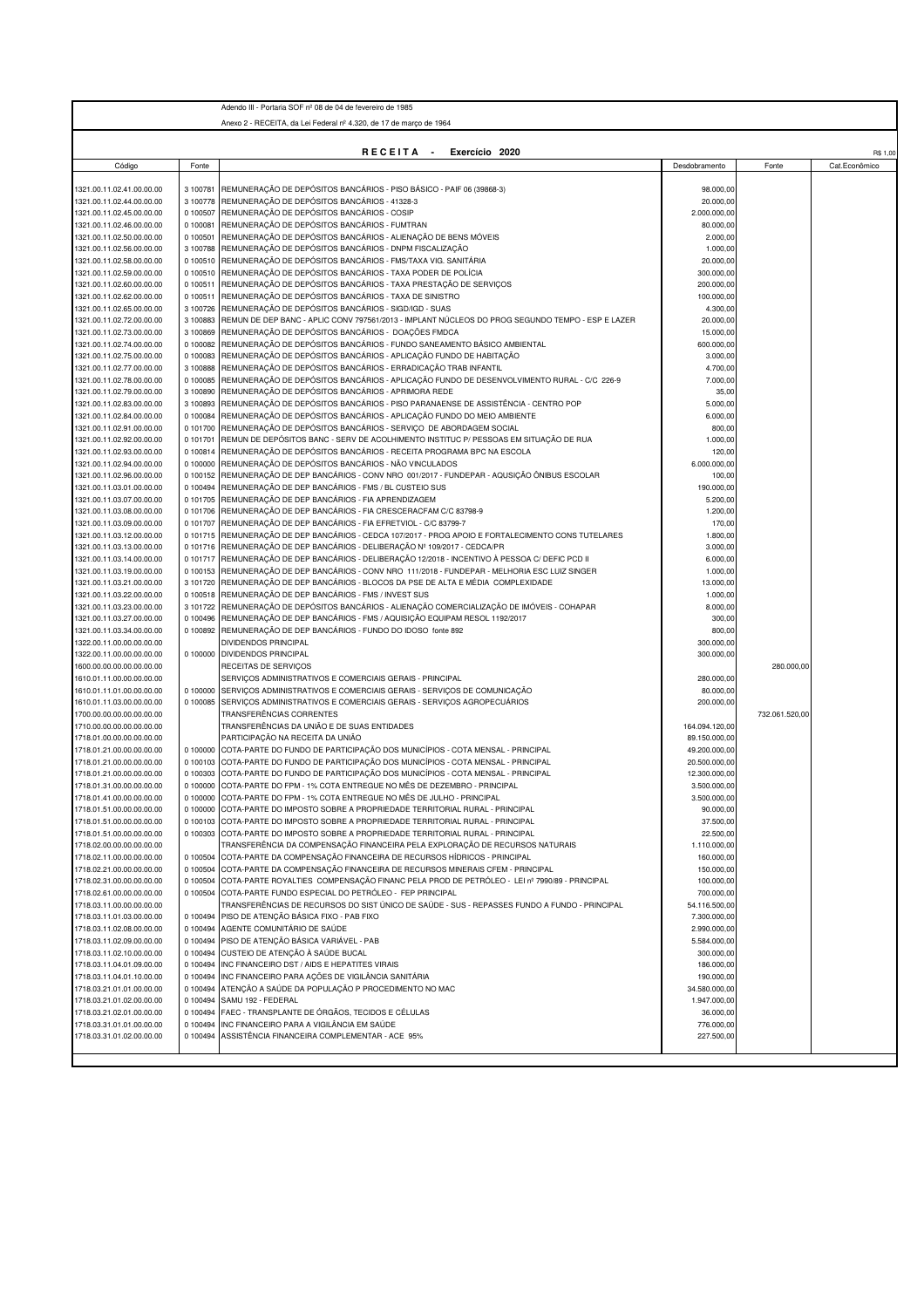|                                                        |                      | Adendo III - Portaria SOF nº 08 de 04 de fevereiro de 1985                                                                                                             |                                 |               |               |
|--------------------------------------------------------|----------------------|------------------------------------------------------------------------------------------------------------------------------------------------------------------------|---------------------------------|---------------|---------------|
|                                                        |                      | Anexo 2 - RECEITA, da Lei Federal nº 4.320, de 17 de março de 1964                                                                                                     |                                 |               |               |
|                                                        |                      |                                                                                                                                                                        |                                 |               |               |
|                                                        |                      | RECEITA -<br>Exercício 2020                                                                                                                                            |                                 |               | R\$ 1,00      |
| Código                                                 | Fonte                |                                                                                                                                                                        | Desdobramento                   | Fonte         | Cat.Econômico |
| 1718.05.00.00.00.00.00.00                              |                      | TRANSFERÊNCIAS DE RECURSOS DO FUNDO NACIONAL DO DESENVOLVIMENTO DA EDUCAÇÃO - FNDE                                                                                     | 16.278.750,00                   |               |               |
| 1718.05.11.00.00.00.00.00                              | 0 100107             | TRANSFERÊNCIAS DO SALÁRIO EDUCAÇÃO - PRINCIPAL                                                                                                                         | 12.000.000,00                   |               |               |
| 1718.05.31.00.00.00.00.00                              | 3 100125             | TRANSF DIRETAS DO FDO NACIONAL DO DESENV DA EDUC FNDE/PNAE - MERENDA ESCOLAR - PRINCIPAL                                                                               | 2.700.000,00                    |               |               |
| 1718.05.91.01.00.00.00.00                              |                      | 3 100142 FNDE TC PAR 201306249 - AQUISIÇÃO DE BRINQUEDOS CMEI                                                                                                          | 145.000,00                      |               |               |
| 1718.05.91.02.00.00.00.00                              | 3 100146             | FNDE PROGRAMA BRASIL CARINHOSO - APOIO A EDUCAÇÃO INFANTIL                                                                                                             | 5.000,00                        |               |               |
| 1718.05.91.03.00.00.00.00                              | 3 100149             | FNDE / MANUTENÇÃO EDUCAÇÃO INFANTIL TD                                                                                                                                 | 960.000,00                      |               |               |
| 1718.05.91.04.00.00.00.00                              | 3 100154             | FNDE / TRANSF DE RECURSO APOIO FINANCEIRO DESPESAS ÁREA EDUCACIONAL<br>TRANSFERÊNCIA FINANCEIRA DO ICMS – DESONERAÇÃO – L.C. № 87/96                                   | 468.750,00                      |               |               |
| 1718.06.00.00.00.00.00.00<br>1718.06.11.00.00.00.00.00 | 0 100000             | TRANSFERÊNCIA FINANCEIRA DO ICMS - DESONERAÇÃO - L.C. 87/96 - PRINCIPAL                                                                                                | 100.000,00<br>60.000,00         |               |               |
| 1718.06.11.00.00.00.00.00                              | 0 100103             | TRANSFERÊNCIA FINANCEIRA DO ICMS - DESONERAÇÃO - L.C. 87/96 - PRINCIPAL                                                                                                | 25.000,00                       |               |               |
| 1718.06.11.00.00.00.00.00                              | 0 100303             | TRANSFERÊNCIA FINANCEIRA DO ICMS - DESONERAÇÃO - L.C. 87/96 - PRINCIPAL                                                                                                | 15.000,00                       |               |               |
| 1718.10.00.00.00.00.00.00                              |                      | TRANSFERÊNCIAS DE CONVÊNIOS DA UNIÃO E DE SUAS ENTIDADES                                                                                                               | 700.000,00                      |               |               |
| 1718.10.21.00.00.00.00.00                              |                      | 3 100116 TRANSF DE CONVÊNIOS DA UNIÃO DESTINADAS A PROG DE EDUCAÇÃO - TRANSPORTE ESCOLAR - PRINCIPAL                                                                   | 700.000,00                      |               |               |
| 1718.12.11.00.00.00.00.00                              |                      | TRANSFERÊNCIAS DE RECURSOS DO FUNDO NACIONAL DE ASSISTÊNCIA SOCIAL - FNAS - PRINCIPAL                                                                                  | 2.638.870,00                    |               |               |
| 1718.12.11.01.06.00.00.00<br>1718.12.11.01.04.00.00.00 | 3 100781<br>3 100778 | BLOCO DE FINANCIAMENTO DA PROTEÇÃO SOCIAL BÁSICA C/C 79646-8 - FONTE 781<br>BLOCO DE FINANCIAMENTO DA GESTÃO DO PROGRAMA BOLSA FAMÍLIA E DO CADASTRO ÚNICO - FONTE 781 | 1.518.000,00<br>424.000,00      |               |               |
| 1718.12.11.01.07.00.00.00                              | 3 101720             | PORTARIA MDS Nº 65/2018 BLOCOS DA PSE DE ALTA E MÉDIA COMPLEXIDADE - FONTE 1720                                                                                        | 642.000,00                      |               |               |
| 1718.12.11.01.02.00.00.00                              |                      | 3 100814 BPC ESCOLA C/C 79640-9 - FONTE 814                                                                                                                            | 2.600,00                        |               |               |
| 1718.12.11.01.05.00.00.00                              | 3 100726             | BLOCO DE FINANCIAMENTO DA GESTÃO DO SUAS C/C 79643-3 - FONTE 726                                                                                                       | 52.000,00                       |               |               |
| 1718.12.11.01.01.00.00.00                              | 3 100890             | APRIMORA REDE - CADASTRO NACIONAL DE ENTIDADES DE ASSISTÊNCIA SOCIAL - FONTE 890                                                                                       | 270,00                          |               |               |
| 1720.00.00.00.00.00.00.00                              |                      | TRANSFERÊNCIAS DOS ESTADOS E DO DISTRITO FEDERAL E DE SUAS ENTIDADES                                                                                                   | 432.906.400,00                  |               |               |
| 1728.01.00.00.00.00.00.00                              |                      | PARTICIPAÇÃO NA RECEITA DOS ESTADOS                                                                                                                                    | 426.850.000,00                  |               |               |
| 1728.01.11.00.00.00.00.00                              |                      | COTA PARTE DO ICMS - MUNICIPÍOS - PRINCIPAL                                                                                                                            | 368.600.000,00                  |               |               |
| 1728.01.11.00.00.00.00.00<br>1728.01.11.00.00.00.00.00 | 0 100000             | COTA PARTE DO ICMS - PRINCIPAL<br>0 100103 COTA PARTE DO ICMS - PRINCIPAL                                                                                              | 221.160.000,00<br>92.150.000,00 |               |               |
| 1728.01.11.00.00.00.00.00                              | 0 100303             | COTA PARTE DO ICMS - PRINCIPAL                                                                                                                                         | 55.290.000,00                   |               |               |
| 1728.01.21.00.00.00.00.00                              |                      | COTA PARTE DO IPVA - MUNICIPÍOS - PRINCIPAL                                                                                                                            | 52.400.000,00                   |               |               |
| 1728.01.21.00.00.00.00.00                              | 0 100000             | COTA PARTE DO IPVA - PRINCIPAL                                                                                                                                         | 31.440.000,00                   |               |               |
| 1728.01.21.00.00.00.00.00                              |                      | 0 100103 COTA PARTE DO IPVA - PRINCIPAL                                                                                                                                | 13.100.000,00                   |               |               |
| 1728.01.21.00.00.00.00.00                              |                      | 0 100303 COTA PARTE DO IPVA - PRINCIPAL                                                                                                                                | 7.860.000,00                    |               |               |
| 1728.01.31.00.00.00.00.00                              |                      | COTA PARTE DO IPI - MUNICIPIOS - PRINCIPAL                                                                                                                             | 5.700.000,00                    |               |               |
| 1728.01.31.00.00.00.00.00                              | 0 100000             | COTA PARTE DO IPI - MUNICIPÍOS - PRINCIPAL                                                                                                                             | 3.420.000,00                    |               |               |
| 1728.01.31.00.00.00.00.00                              |                      | 0 100103 COTA PARTE DO IPI - MUNICIPÍOS - PRINCIPAL                                                                                                                    | 1.425.000,00                    |               |               |
| 1728.01.31.00.00.00.00.00<br>1728.01.40.00.00.00.00.00 |                      | 0 100303 COTA PARTE DO IPI - MUNICIPÍOS - PRINCIPAL<br>COTA-PARTE DA CONTRIBUIÇÃO DE INTERVENÇÃO NO DOMINIO ECONÔMICO                                                  | 855.000,00<br>150.000,00        |               |               |
| 1728.01.41.00.00.00.00.00                              |                      | 0 100512 COTA-PARTE DA CONTRIBUIÇÃO DE INTERVENÇÃO NO DOMINIO ECONÔMICO                                                                                                | 150.000,00                      |               |               |
| 1728.03.11.00.00.00.00.00                              |                      | TRANSFERÊNCIA DE RECURSOS DO ESTADO P/ PROGR DE SAÚDE - REPASSE FUNDO A FUNDO - PRINCIPAL                                                                              | 4.999.400,00                    |               |               |
| 1728.03.11.01.02.00.00.00                              | 0 100494             | APS E NASF FONTE 495                                                                                                                                                   | 24.000,00                       |               |               |
| 1728.03.11.01.07.00.00.00                              | 0 100494             | ADOLECENTES EM CONSLITO COM A LEI                                                                                                                                      | 91.200,00                       |               |               |
| 1728.03.11.01.03.00.00.00                              | 0 100494             | INCENTIVO CUSTEIO HOSPSUS                                                                                                                                              | 3.120.000,00                    |               |               |
| 1728.03.11.01.03.00.00.00                              | 0 100496             | <b>INCENTIVO CUSTEIO HOSPSUS</b>                                                                                                                                       | 100,00                          |               |               |
| 1728.03.11.02.01.00.00.00                              | 0 100494             | COMPONENTE SAMU 192 - ESTADUAL                                                                                                                                         | 1.736.000,00                    |               |               |
| 1728.03.11.02.01.00.00.00<br>1728.07.11.01.00.00.00.00 | 0 100496             | COMPONENTE SAMU 192 - ESTADUAL<br>3 100893 PISO PARANAENSE DE ASSISTÊNCIA SOCIAL II - CENTRO POP - FONTE 893                                                           | 100,00<br>28.000,00             |               |               |
| 1728.99.11.00.00.00.00.00                              |                      | OUTRAS TRANSFERÊNCIAS DOS ESTADOS - PRINCIPAL                                                                                                                          | 1.057.000,00                    |               |               |
| 1728.99.11.01.00.00.00.00                              |                      | 3 100124 CONVÊNIO TRANSP ESCOLAR CONTÍNUO - PROGR ESTADUAL TRANSP ESCOLAR MUNICÍPIOS - PETE / PR                                                                       | 900.000,00                      |               |               |
| 1728.99.11.02.00.00.00.00                              |                      | 0 101700 TRANSF SERVICOS ESPECIALIZADO EM ABORDAGEM SOCIAL - fonte 1700                                                                                                | 30.000,00                       |               |               |
| 1728.99.11.03.00.00.00.00                              |                      | 0 101701 TRANSF SERVICOS DE ACOLHIMENTO INSTITUC P/ PESSOAS EM SITUAÇÃO DE RUA - fonte 1701                                                                            | 117.000,00                      |               |               |
| 1728.99.11.13.00.00.00.00                              |                      | 3 100153 CONVÊNIO NRO 111/2018 - FUNDEPAR - MELHORIA ESCOLA LUIZ SINGER                                                                                                | 10.000,00                       |               |               |
| 1740.00.00.00.00.00.00.00                              |                      | TRANSFERÊNCIAS DE INSTITUIÇÕES PRIVADAS                                                                                                                                | 10.000,00                       |               |               |
| 1748.10.11.00.00.00.00.00                              |                      | 3 100869 DOAÇÕES DE PESSOAS JURÍDICAS - FMDCA                                                                                                                          | 10.000,00                       |               |               |
| 1758.00.00.00.00.00.00.00                              |                      | TRANSFERENCIAS DE OUTRAS INSTITUIÇOES PUBLICAS - ESPECIFICA E / M<br>TRANSF DE RECURSOS DO FUNDEB - FDO DE MANUT E DESENV DA EDUC E DE VALORIZ DOS PROFISS DA          | 135.001.000,00                  |               |               |
| 1758.01.00.00.00.00.00.00                              |                      | <b>EDUCAÇÃO</b>                                                                                                                                                        | 135.000.000,00                  |               |               |
| 1758.01.11.01.00.00.00.00                              | 0 100101             | TRANSFERÊNCIAS DE RECURSOS DO FUNDEB - 60%                                                                                                                             | 81.000.000,00                   |               |               |
| 1758.01.11.02.00.00.00.00                              | 0 100102             | TRANSFERÊNCIAS DE RECURSOS DO FUNDEB - 40%                                                                                                                             | 54.000.000,00                   |               |               |
| 1758.99.11.00.00.00.00.00                              |                      | OUTRAS TRANSFERÊNCIAS MULTIGOVERNAMENTAIS - PRINCIPAL                                                                                                                  | 1.000,00                        |               |               |
| 1758.99.11.01.00.00.00.00                              |                      | 0 100082 TRANSFERÊNCIAS FUNDO MUNICIPAL DE SANEAMENTO BÁSICO AMBIENTAL                                                                                                 | 1.000,00                        |               |               |
| 1770.00.11.00.00.00.00.00                              |                      | TRANSFERÊNCIAS DE PESSOAS FÍSICAS - PRINCIPAL                                                                                                                          | 50.000,00                       |               |               |
| 1770.00.11.01.00.00.00.00<br>1900.00.00.00.00.00.00.00 | 3 100869             | TRANSFERÊNCIAS DE PESSOAS FÍSICAS - DOAÇÕES - FMDCA - PRINCIPAL<br>OUTRAS RECEITAS CORRENTES                                                                           | 50.000,00                       | 13.018.200,00 |               |
| 1910.01.11.00.00.00.00.00                              |                      | MULTAS PREVISTAS EM LEGISLAÇÃO ESPECÍFICA - PRINCIPAL                                                                                                                  | 4.150.000,00                    |               |               |
| 1910.01.11.01.00.00.00.00                              | 0 100081             | <b>DETRAN MULTAS</b>                                                                                                                                                   | 4.000.000,00                    |               |               |
| 1910.01.11.03.00.00.00.00                              | 0 100511             | AUTO DE INFRAÇÃO                                                                                                                                                       | 150.000,00                      |               |               |
| 1910.06.11.00.00.00.00.00                              | 0 100084             | MULTAS ADMINISTRATIVAS POR DANOS AMBIENTAIS - PRINCIPAL                                                                                                                | 100.000,00                      |               |               |
| 920.00.00.00.00.00.00.00                               |                      | INDENIZAÇÕES, RESTITUIÇÕES E RESSARCIMENTOS                                                                                                                            | 8.767.100,00                    |               |               |
| 1921.00.00.00.00.00.00.00                              |                      | INDENIZAÇÕES                                                                                                                                                           | 166.000,00                      |               |               |
| 1921.01.11.00.00.00.00.00                              | 0 100000             | INDENIZAÇÕES POR DANOS CAUSADOS AO PATRIMÔNIO PÚBLICO                                                                                                                  | 125.000,00                      |               |               |
| 1921.99.11.01.00.00.00.00                              | 0 100892<br>0 100869 | INDENIZAÇÕES POR DANO AO PATRIMÔNIO PÚBLICO - FUNDO MUNICIPAL DO IDOSO - PRINCIPAL<br>INDENIZAÇÕES POR DANO AO PATRIMÔNIO PÚBLICO - FMDCA                              | 20.000,00<br>16.000,00          |               |               |
| 1921.99.11.02.00.00.00.00<br>1921.99.12.01.00.00.00.00 | 0 100892             | INDENIZAÇÕES POR DANO AO PATRIMÔNIO PÚBLICO - FUNDO MUNICIPAL DO IDOSO - MULTAS E JUROS                                                                                | 1.000,00                        |               |               |
| 1921.99.12.02.00.00.00.00                              | 0 100869             | INDENIZAÇÕES POR DANO AO PATRIMÔNIO PÚBLICO - FMDCA                                                                                                                    | 1.000,00                        |               |               |
| 1921.99.13.01.00.00.00.00                              | 0 100892             | INDENIZAÇÕES POR DANO AO PATRIMÔNIO PÚBLICO - FUNDO MUNICIPAL DO IDOSO - DIVIDA ATIVDA                                                                                 | 500,00                          |               |               |
| 1921.99.13.02.00.00.00.00                              | 0 100869             | INDENIZAÇÕES POR DANO AO PATRIMÔNIO PÚBLICO - FMDCA                                                                                                                    | 1.000,00                        |               |               |
| 1921.99.14.01.00.00.00.00                              | 0 100892             | INDENIZAÇÕES POR DANO AO PATRIMÔNIO PÚBLICO - FDO MUN DO IDOSO - DIVIDA ATIV MULTAS E JRS                                                                              | 500,00                          |               |               |
| 1921.99.14.02.00.00.00.00                              | 0 100869             | INDENIZAÇÕES POR DANO AO PATRIMÔNIO PÚBLICO - FMDCA                                                                                                                    | 1.000,00                        |               |               |
| 1922.00.00.00.00.00.00.00                              |                      | <b>RESTITUIÇÕES</b>                                                                                                                                                    | 8.601.100,00                    |               |               |
| 1922.99.11.00.00.00.00.00                              |                      | OUTRAS RESTITUIÇÕES - PRINCIPAL                                                                                                                                        | 8.601.100,00                    |               |               |
| 922.99.11.02.00.00.00.00<br>922.99.11.03.00.00.00.00   | 0 100000<br>0 100000 | IMPUGNAÇÕES E GLOSAS DETERMINADAS PELA ADMINISTRAÇÃO<br>RESTITUIÇÕES POR PAGAMENTOS INDEVIDOS                                                                          | 100,00<br>8.500.000,00          |               |               |
| 922.99.11.99.00.00.00.00                               |                      | RESTITUIÇÕES DIVERSAS                                                                                                                                                  | 101.000,00                      |               |               |
| 922.99.11.99.01.00.00.00                               | 0 100000             | RESTITUIÇÃO AUXÍLIO TRANSPORTE                                                                                                                                         | 100.000,00                      |               |               |
| 1922.99.11.99.07.00.00.00                              | 0 100869             | RESTITUIÇÃO CONVÊNIO FONTE 869                                                                                                                                         | 1.000,00                        |               |               |
|                                                        |                      |                                                                                                                                                                        |                                 |               |               |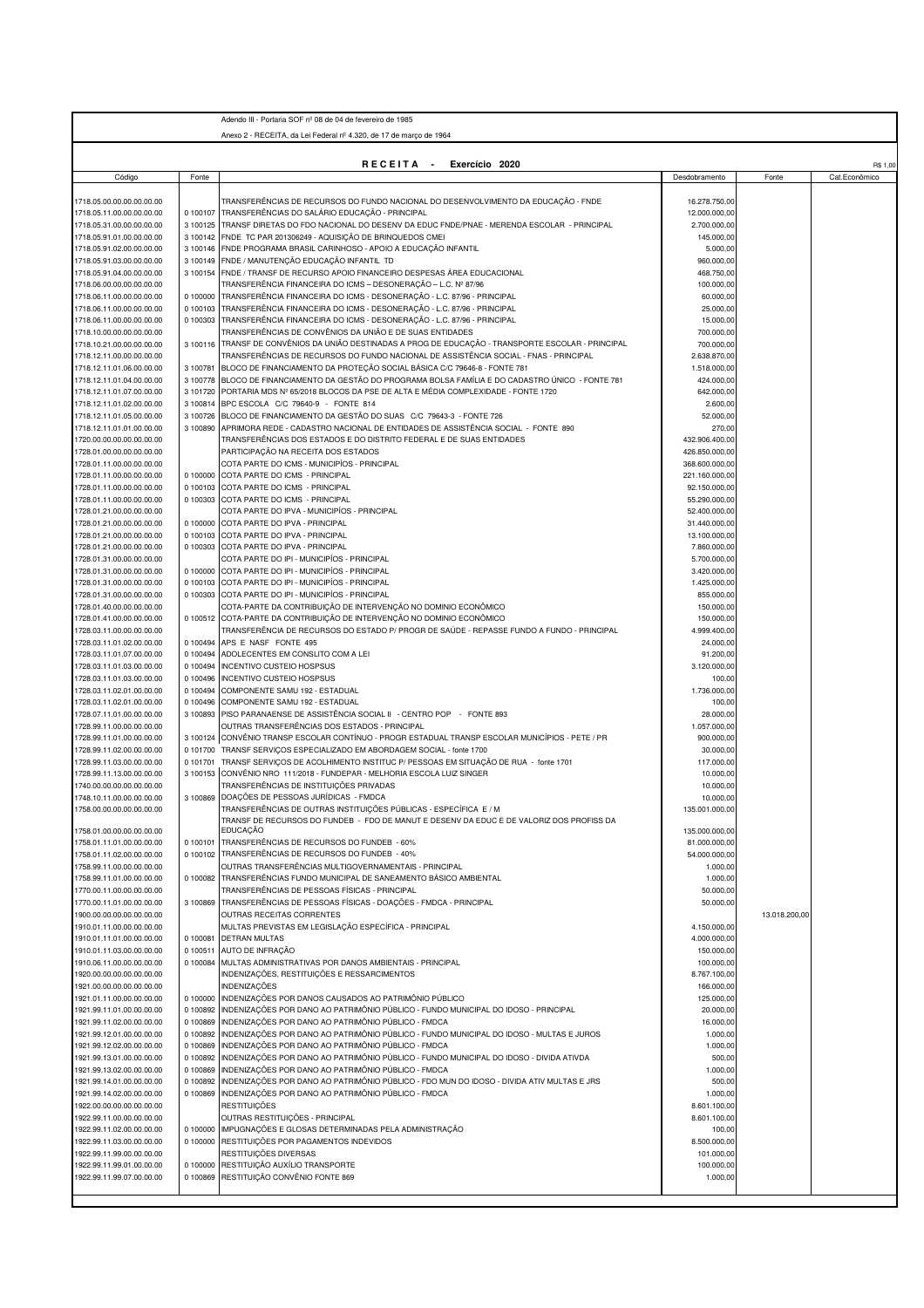|                                                        |          | Adendo III - Portaria SOF nº 08 de 04 de fevereiro de 1985                                                |                              |                   |                  |
|--------------------------------------------------------|----------|-----------------------------------------------------------------------------------------------------------|------------------------------|-------------------|------------------|
|                                                        |          | Anexo 2 - RECEITA, da Lei Federal nº 4.320, de 17 de marco de 1964                                        |                              |                   |                  |
|                                                        |          |                                                                                                           |                              |                   |                  |
|                                                        |          | RECEITA -<br>Exercício 2020                                                                               |                              |                   | R\$ 1,00         |
| Código                                                 | Fonte    |                                                                                                           | Desdobramento                | Fonte             | Cat.Econômico    |
|                                                        |          |                                                                                                           |                              |                   |                  |
| 1990.00.00.00.00.00.00.00<br>1990.99.00.00.00.00.00.00 |          | DEMAIS RECEITAS CORRENTES<br><b>OUTRAS RECEITAS</b>                                                       | 1.100,00<br>1.100,00         |                   |                  |
| 1990.99.11.01.00.00.00.00                              |          | 0 100000 RECEITAS ARRECADADAS PELA COMISSÃO DE ORGANIZAÇÃO DE FEIRAS, EXPOSIÇÕES E OUTROS                 | 1.000,00                     |                   |                  |
| 1990.99.11.04.00.00.00.00                              | 0 100000 | RECEITA TRIBUTOS DIVERSOS                                                                                 | 100,00                       |                   |                  |
| 2000.00.00.00.00.00.00.00                              |          | RECEITAS DE CAPITAL                                                                                       |                              |                   | 64.013.246,00    |
| 2100.00.00.00.00.00.00.00                              |          | OPERAÇÕES DE CRÉDITO                                                                                      |                              | 47.001.000.00     |                  |
| 2110.00.00.00.00.00.00.00                              |          | OPERAÇÕES DE CRÉDITO - MERCADO INTERNO                                                                    | 47.001.000,00                |                   |                  |
| 2118.00.00.00.00.00.00.00                              |          | OUTRAS OPERAÇÕES DE CRÉDITO - MERCADO INTERNO - PRINCIPAL                                                 | 47.001.000,00                |                   |                  |
| 2118.01.51.02.00.00.00.00                              | 4 100624 | OPERAÇÃO DE CRÉDITO BRDE - PAVIMENTAÇÃO RUI BARBOSA                                                       | 1.000,00                     |                   |                  |
| 2118.01.51.03.00.00.00.00                              |          | 4 100625 OPERAÇÃO DE CRÉDITO SEDU - FOMENTO DO PARANÁ - PAVIMENTAÇÃO                                      | 27.000.000,00                |                   |                  |
| 2118.01.51.04.00.00.00.00                              |          | 4 100627 OPERAÇÃO DE CRÉDITO CAIXA - FINISA - PAVIMENTAÇÃO                                                | 20.000.000,00                |                   |                  |
| 2200.00.00.00.00.00.00.00                              |          | ALIENAÇÃO DE BENS                                                                                         |                              | 1.851.100,00      |                  |
| 2213.00.11.00.00.00.00.00                              |          | AQUISIÇÃO DE BENS MÓVEIS E SEMOVENTES - PRINCIPAL                                                         | 1.100,00                     |                   |                  |
| 2213.00.11.03.00.00.00.00                              |          | 0 100105 ALIENAÇÃO DE VEÍCULOS ADQUIRIDOS COM RECURSOS MDE                                                | 1.000,00                     |                   |                  |
| 2213.00.11.06.00.00.00.00                              | 0 100501 | ALIENAÇÃO DE EQUIPAMENTOS ADQUIRIDOS COM RECURSOS NÃO VINCULADOS                                          | 100,00                       |                   |                  |
| 2220.00.11.04.00.00.00.00                              |          | 3 101722 RECEITA ALIENAÇÃO COMERCIALIZAÇÃO DE IMÓVEIS<br>TRANSFERÊNCIAS DE CAPITAL                        | 1.850.000,00                 |                   |                  |
| 2400.00.00.00.00.00.00.00<br>2410.00.00.00.00.00.00.00 |          | TRANSFERÊNCIAS DA UNIÃO E DE SUAS ENTIDADES                                                               | 705.050,00                   | 15.151.146,00     |                  |
| 2418.05.11.00.00.00.00.00                              |          | TRANSFERÊNCIAS DE RECURSOS DESTINADOS A PROGRAMAS DE EDUCAÇÃO - PRINCIPAL                                 | 705.050,00                   |                   |                  |
| 2418.05.11.00.00.00.00.00                              |          | 3 100144 TC PAR 32712/FNDE - QUADRA ESCOLA LILIAN VIANA                                                   | 190.000,00                   |                   |                  |
| 2418.05.11.02.00.00.00.00                              |          | 3 100136 FNDE - PROINFÂNCIA / AQUISIÇÃO DE MOBILIÁRIO E EQUIPAMENTOS                                      | 280.000,00                   |                   |                  |
| 2418.05.11.07.00.00.00.00                              | 3 100141 | TC PAR2 13811 - ÔNIBUS ACESSÍVEL                                                                          | 150.000,00                   |                   |                  |
| 2418.05.11.09.00.00.00.00                              | 3 100145 | TC PAR 201401455/FNDE - BENS CMEI SANTA TEREZA                                                            | 85.000,00                    |                   |                  |
| 2418.05.11.10.00.00.00.00                              | 3 100147 | TRANSF FNDE TC 201500181 - CMEI NEMARI E QUISSISSANA - AQUISIÇÃO MOBILIÁRIO                               | 10,00                        |                   |                  |
| 2418.05.11.11.00.00.00.00                              | 3 100148 | TRANSF FNDE TC 201500180 - CMEI GUATUPÊ E CENTRO / AQUISIÇÃO MOBILIÁRIO                                   | 10,00                        |                   |                  |
| 2418.05.11.12.00.00.00.00                              | 3 100150 | FNDE TC PAR 45807 - CONSTRUÇÃO COBERTURA ESCOLA EMILIO DE MENEZES                                         | 10,00                        |                   |                  |
| 2418.05.11.13.00.00.00.00                              | 3 100151 | FNDE TC 201700395 - AQUISIÇÃO ÔNIBUS ESCOLAR                                                              | 10,00                        |                   |                  |
| 2418.05.11.14.00.00.00.00                              | 3 100152 | CONVÊNIO NRO 001/2017 - FUNDEPAR - AQUISIÇÃO ÔNIBUS ESCOLAR                                               | 10,00                        |                   |                  |
| 2418.10.00.00.00.00.00.00                              |          | TRANSFERÊNCIAS DE CONVÊNIOS DA UNIÃO E DE SUAS ENTIDADES                                                  | 10.396.096,00                |                   |                  |
| 2418.10.61.00.00.00.00.00                              |          | TRANSFERÊNCIAS DE CONVÊNIOS DA UNIÃO DESTINADAS A PROGRAMAS DE MEIO AMBIENTE - PRINCIPAL                  | 9.050.000,00                 |                   |                  |
| 2418.10.61.01.00.00.00.00                              |          | 3 100804 OGU/PAC - MC - PROJETO RECUPERAÇÃO AMBIENTAL E PAISAGÍSTICA DO RIO RESSACA                       | 50.000,00                    |                   |                  |
| 2418.10.61.02.00.00.00.00                              | 3 100860 | OGU/PAC - MC - PROJETO RECUPERAÇÃO AMBIENTAL E PAISAGÍSTICA DO RIO ITAQUI                                 | 9.000.000,00                 |                   |                  |
| 2418.10.91.00.00.00.00.00                              |          | OUTRAS TRANSFER ÊNCIAS DE CONVÊNIOS DA UNIÃO                                                              | 1.346.096,00                 |                   |                  |
| 2418.10.91.07.00.00.00.00<br>2418.10.91.09.00.00.00.00 | 3 101724 | 3 101721 CONSTRUÇÃO CRAS ALCIDIO ZANIOLO<br>CONVÊNIO 880.107/2018/MSP/SNSP - AQUISIÇÃO DE VIATURAS        | 319.428,00<br>200.000,00     |                   |                  |
| 2418.10.91.10.00.00.00.00                              | 3 101725 | CR 1057991-42/875061/2018/ME/CAIXA - CONSTRUIR COBERTURA EM QUADRA POLIESPORTIVA                          | 365.715,00                   |                   |                  |
| 2418.10.91.11.00.00.00.00                              | 3 101726 | CR 1060294-0/874559/2018-MAPA/CAIXA - PAVIMENTAÇÃO DE ESTRADA COM PEDRAS POLIÉDRICAS                      | 460.953,00                   |                   |                  |
| 2428.00.00.00.00.00.00.00                              |          | TRANSFERÊNCIAS DOS ESTADOS, DISTRITO FEDERAL, E DE SUAS ENTIDADES                                         | 4.050.000,00                 |                   |                  |
| 2428.10.91.00.00.00.00.00                              |          | OUTRAS TRANSFERÊNCIAS DE CONVÊNIO DOS ESTADOS - PRINCIPAL                                                 | 4.000.000,00                 |                   |                  |
| 2418.10.91.05.00.00.00.00                              | 3 11714  | CONVÊNIO 002/2018-SEIL/PR - REVESTIMENTO ASFÁLTICO, R. JOAQUIM ALVES FONTES                               | 4.000.000,00                 |                   |                  |
| 2428.99.10.00.00.00.00.00                              |          | OUTRAS TRANSFERÊNCIAS DOS ESTADOS                                                                         | 50.000,00                    |                   |                  |
| 2428.99.11.07.00.00.00.00                              |          | 3 100893 PISO PARANAENSE DE ASSISTÊNCIA - CENTRO POP                                                      | 50.000,00                    |                   |                  |
| 2900.00.00.00.00.00.00.00                              |          | OUTRAS RECEITAS DE CAPITAL                                                                                |                              | 10.000,00         |                  |
| 2990.00.11.00.00.00.00.00                              |          | DEMAIS RECEITAS DE CAPITAL - PRINCIPAL                                                                    | 10.000,00                    |                   |                  |
| 2990.00.11.00.00.00.00.00                              |          | 0 100494 REC TRANSF FDO MUN DE SANEAMENTO BÁSICO AMBIENTAL (BLC CUSTEIO AÇÕES E SERV PÚBL DE SAÚDE)       | 10.000,00                    |                   |                  |
| 9000.00.00.00.00.00.00.00                              |          | DEDUÇÕES DA RECEITA CORRENTE                                                                              |                              |                   | -101.790.000,00  |
| 9700.00.00.00.00.00.00.00                              |          | DEDUÇÃO DE RECEITA PARA A FORMAÇÃO DO FUNDEB                                                              |                              | $-101.790.000,00$ |                  |
| 9720.00.00.00.00.00.00.00                              |          | DEDUÇÃO DE RECEITA PARA A FORMAÇÃO DO FUNDEB - TRANSFERÊNCIAS                                             | -101.790.000,00              |                   |                  |
| 9721.00.00.00.00.00.00.00                              |          | DEDUÇÃO DE RECEITA PARA A FORMAÇÃO DO FUNDEB - TRANSFERÊNCIAS DA UNIÃO                                    | $-16.450.000,00$             |                   |                  |
| 9721.01.00.00.00.00.00.00                              |          | DEDUCÃO DAS RECEITAS DE TRANSFERÊNCIAS DA UNIÃO                                                           | $-16.430.000,00$             |                   |                  |
| 9721.01.02.00.00.00.00.00                              |          | 0 100103 DEDUÇÃO DA RECEITA DO FPM - FUNDEB E REDUTOR FINANCEIRO                                          | $-16.400.000.00$             |                   |                  |
| 9721.01.05.00.00.00.00.00<br>9721.36.00.00.00.00.00.00 |          | 0 100103 DEDUÇÃO DE RECEITA PARA A FORMAÇÃO DO FUNDEB - ITR<br>DEDUÇÃO DE RECEITA PARA FORMAÇÃO DO FUNDEB | $-30.000,00$                 |                   |                  |
| 9721.36.00.00.00.00.00.00                              |          | 0 100103 DEDUÇÃO DE RECEITA PARA A FORMAÇÃO DO FUNDEB - ICMS - DESONERAÇÃO - LEI COMPLEMENTAR 87/96       | $-20.000,00$<br>$-20.000,00$ |                   |                  |
| 9722.00.00.00.00.00.00.00                              |          | DEDUCÃO DE RECEITA PARA A FORMAÇÃO DO FUNDEB - TRANSFERÊNCIAS DOS ESTADOS                                 | $-85.340.000,00$             |                   |                  |
| 9722.01.00.00.00.00.00.00                              |          | DEDUÇÃO DAS RECEITAS DE TRANSFERÊNCIA DOS ESTADOS                                                         | $-85.340.000,00$             |                   |                  |
| 9722.01.01.00.00.00.00.00                              |          | 0 100103 DEDUÇÃO DE RECEITA PARA A FORMAÇÃO DO FUNDEB - ICMS                                              | $-73.720.000,00$             |                   |                  |
| 9722.01.02.00.00.00.00.00                              |          | 0 100103 DEDUÇÃO DE RECEITA PARA A FORMAÇÃO DO FUNDEB - IPVA                                              | $-10.480.000,00$             |                   |                  |
| 9722.01.04.00.00.00.00.00                              |          | 0 100103 DEDUÇÃO DE RECEITA PARA A FORMAÇÃO DO FUNDEB - IPI - EXPORTAÇÃO                                  | $-1.140.000,00$              |                   |                  |
|                                                        |          |                                                                                                           |                              |                   |                  |
|                                                        |          |                                                                                                           |                              |                   | 1.047.057.391,00 |
|                                                        |          |                                                                                                           |                              |                   |                  |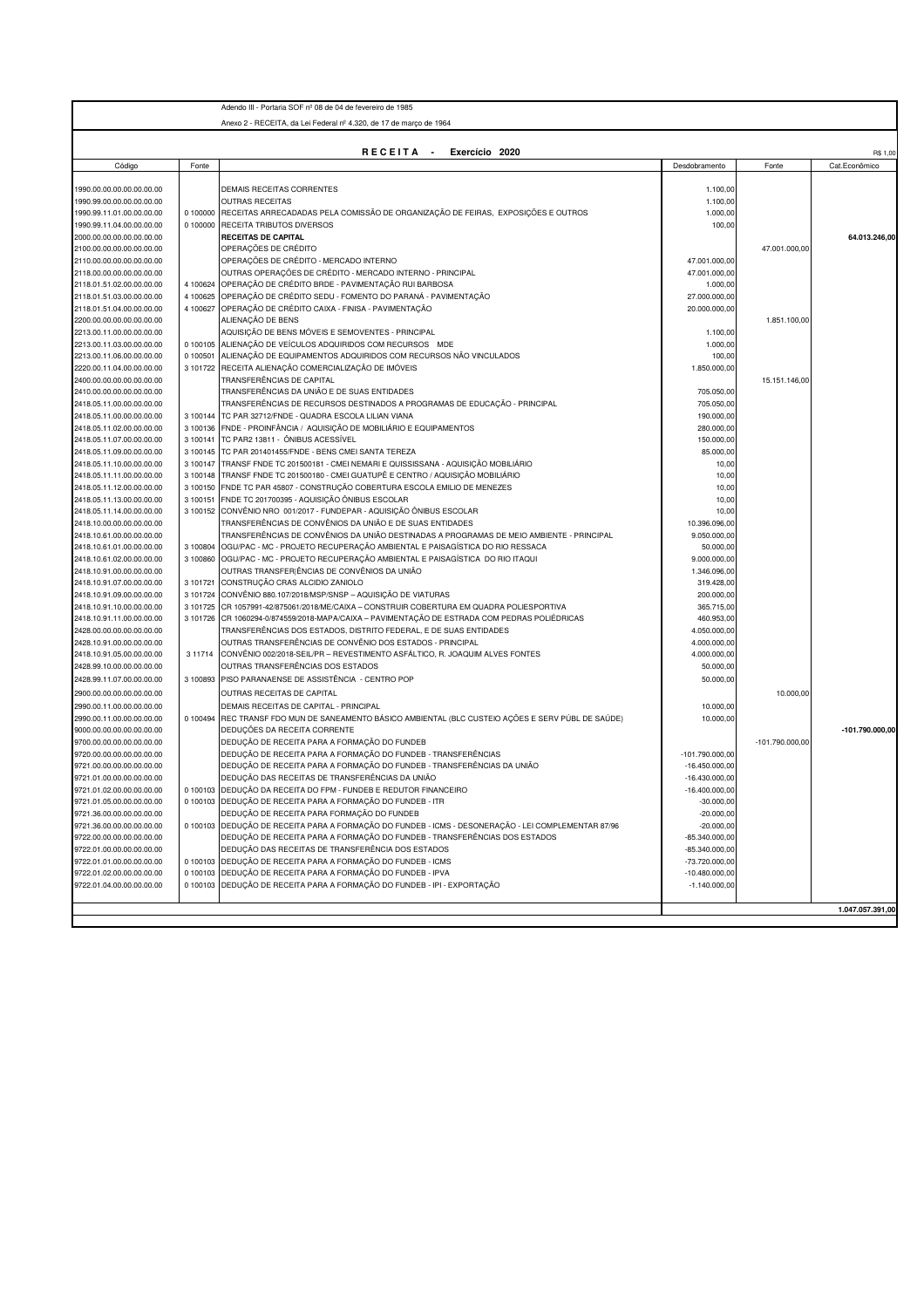| RECEITA POR FONTES<br>Exercício 2020 |                                                                      |                         |  |  |
|--------------------------------------|----------------------------------------------------------------------|-------------------------|--|--|
|                                      |                                                                      | R\$ 1,00                |  |  |
| Fonte<br>0 100000                    | Especificação<br>RECURSOS ORDINÁRIOS (LIVRES) - EXERCÍCIO CORRENTE   | Valor<br>497.005.200,00 |  |  |
| 0 100080                             | FUNDO DE HABITAÇÃO POPULAR                                           | 1.000,00                |  |  |
| 0 100081                             | REPASSE DETRAN / PMSJP - DEMUTRAN (FUMTRAN)                          | 4.080.000,00            |  |  |
| 0 100082                             | FUNDO DE SANEAMENTO BÁSICO AMBIENTAL                                 | 601.000,00              |  |  |
| 0 100083                             | POTENCIAL CONSTRUTIVO FUNDO HABITAÇÃO                                | 4.000,00                |  |  |
| 0 100084                             | FUNDO MUNICIPAL DE MEIO AMBIENTE                                     | 106.000,00              |  |  |
| 0 100085                             | FUNDO MUNICIPAL DE DESENVOLVIMENTO RURAL                             | 207.000,00              |  |  |
| 0 100101                             | FUNDEB 60% - EXERCÍCIO CORRENTE                                      | 81.200.000,00           |  |  |
| 0 100102                             | FUNDEB 40% - EXERCÍCIO CORRENTE                                      | 54.050.000,00           |  |  |
| 0 100103                             | 10% SOBRE TRANSFERÊNCIAS CONSTITUCIONAIS                             | 25.457.500,00           |  |  |
| 0 100104                             | 25% DEMAIS IMPOSTOS VINCULADOS À EDUCAÇÃO                            | 70.703.250,00           |  |  |
| 0 100105                             | ALIENAÇÃO DE ATIVOS DA EDUCAÇÃO                                      | 1.000,00                |  |  |
| 0 100107                             | SALÁRIO EDUCAÇÃO                                                     | 13.000.000,00           |  |  |
| 3 100113                             | CONVÊNIO FNDE/PDDE                                                   | 1.000,00                |  |  |
| 3 100116                             | TRANSPORTE ESCOLAR - FEDERAL (31520-6)                               | 700.000,00              |  |  |
| 3 100124                             | TRANSPORTE ESCOLAR ESTADUAL 2008 - DEC 2878                          | 990.000,00              |  |  |
| 3 100125                             | MERENDA ESCOLAR - PNAE                                               | 2.970.000,00            |  |  |
| 3 100136                             | FNDE - AQUISIÇÃO DE MOBILIÁRIO E EQUIPAMENTOS                        | 280.000,00              |  |  |
| 3 100141                             | TC PAR2 13811 - ÔNIBUS ACESSÍVEL                                     | 150.000,00              |  |  |
| 3 100142                             | TC PAR 201306249 - BRINQUEDOS CMEI                                   | 145.000,00              |  |  |
| 3 100144                             | COBERTURA - LILIAN VIANA                                             | 190.000,00              |  |  |
| 3 100145                             | AQUISIÇÃO MOBILIÁRIOS - STA TEREZA                                   | 85.000,00               |  |  |
| 3 100146                             | PROGRAMA BRASIL CARINHOSO - TD                                       | 9.000,00                |  |  |
| 3 100147                             | AQUISIÇÃO MOBILIÁRIOS - NEMARI E QUISSISSANA                         | 10,00                   |  |  |
| 3 100148                             | AQUISICÃO MOBILIÁRIOS - GUATUPÊ E CENTRO                             | 10,00                   |  |  |
| 3 100149                             | FNDE / MANUTENÇÃO EDUACAÇÃO INFANTIL TD FONTE 149                    | 960.000,00              |  |  |
| 3 100150                             | FNDE TC PAR N. 45807 - CONSTRUÇÃO COBERTURA QUADRA EMÍLIO DE MENEZES | 10,00                   |  |  |
| 3 100151                             | FNDE TC 201700395 - AQUISICÃO DE ÔNIBUS ESCOLAR                      | 10,00                   |  |  |
| 3 100152                             | CONVÊNIO NRO 001/2017 - FUNDEPAR - AQUISIÇÃO ÔNIBUS ESCOLAR          | 110,00                  |  |  |
| 3 100153                             | CONVÊNIO NRO 111/2018 - FUNDEPAR - MELHORIA ESCOLA LUIZ SINGER       | 11.000,00               |  |  |
| 3 100154                             | FNDE / TRANSF DE RECURSO APOIO FINANCEIRO DESPESAS ÁREA EDUCACIONAL  | 468.750,00              |  |  |
| 0 100303                             | SAÚDE - RECEITAS VINCULADAS (EC 29/00 - 15%) - EXERCÍCIO CORRENTE    | 118.974.450,00          |  |  |
| 0 100304                             | RECEITAS DE ALIENAÇÃO DE ATIVOS DA SAÚDE                             | 20,00                   |  |  |
| 0 100495                             | ATENÇÃO BÁSICA                                                       | 4.300,00                |  |  |
| 0 100494                             | BLOCO DE CUSTEIO DAS AÇÕES E SERVIÇOS PÚBLICOS DE SAÚDE              | 59.297.700,00           |  |  |
| 0 100496                             | ATENÇÃO DE MÉDIA E ALTA COMPLEXIDADE AMBULATORIAL E HOSPITALAR       | 30.500,00               |  |  |
| 0 100497                             | VIGILÂNCIA DE SAÚDE                                                  | 3.800,00                |  |  |
| 0 100499                             | GESTÃO DO SUS                                                        | 550,00                  |  |  |
| 0 100500                             | BLOCO DE INVESTIMENTOS NA REDE DE SERVIÇOS DE SAÚDE                  | 8.210,00                |  |  |
| 0 100501                             | RECEITAS DE ALIENAÇÃO DE ATIVOS                                      | 2.100,00                |  |  |

0 100504 ROYALTIES E OUTRAS COMPENSAÇÕES FINANCEIRAS NÃO PREVIDENCIÁRIAS - EXERCÍCIO CORRENTE  $1.120.000,00$ 0 100507 CONTRIBUIÇÃO DE ILUMINAÇÃO PÚBLICA, ART 149-A, CF 22.000.000,000 22.000.000,00